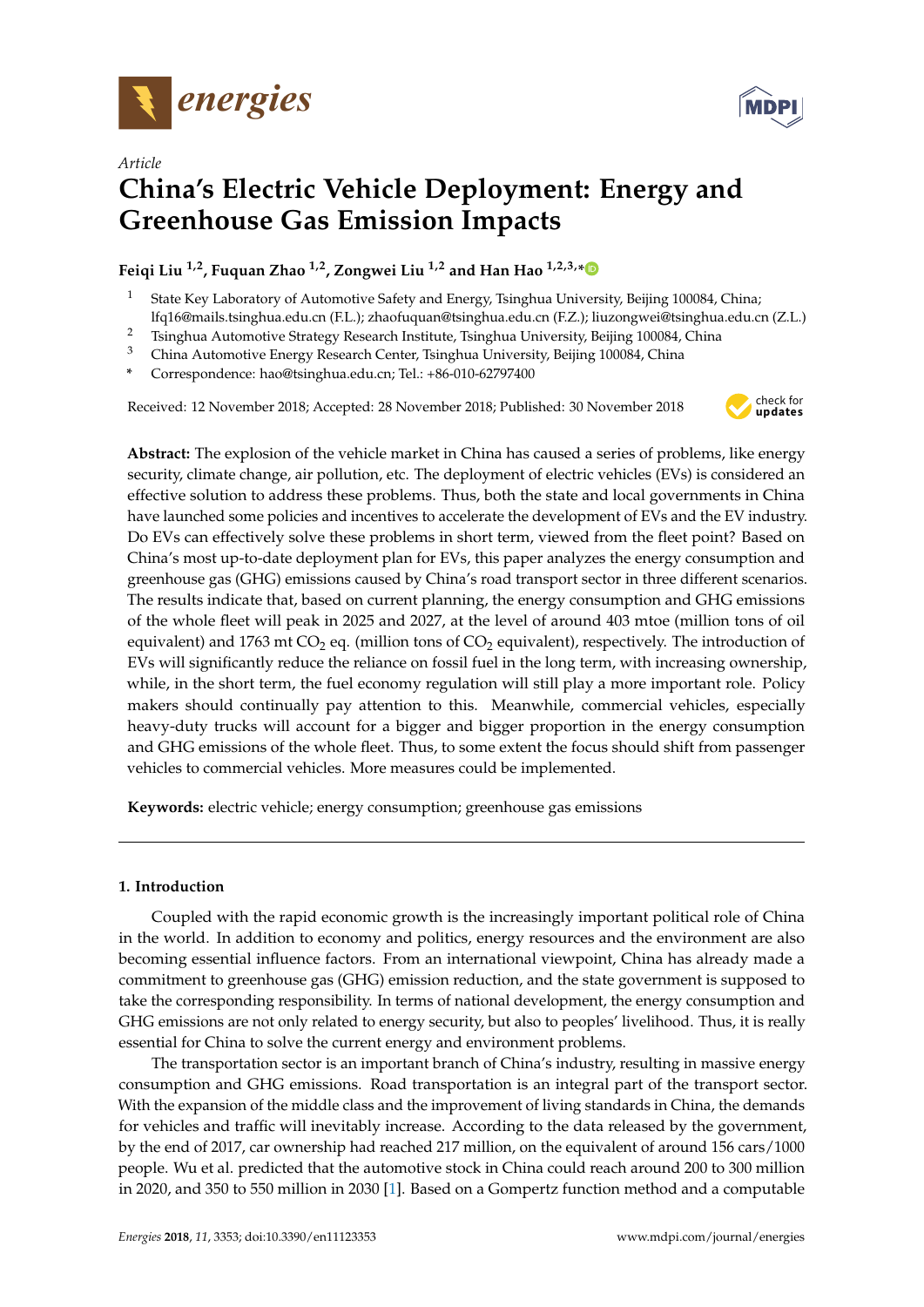general equilibrium model, Wu et al. got the results that in 2050, the vehicle stock in China would be 300–463 million [\[2\]](#page-15-1).

Thus, to realize the reduction of energy consumption and GHG emissions with the expansion of vehicle market, the improvement of fuel economy and the promotion of electric vehicles (EVs) are both considered promising strategies. The most powerful safeguard measures and motivations for these solutions are policies and regulations. Because China is a policy-oriented country, the state and local governments' attitudes are critical to the industry development. Incentives have played an essential role in expanding the EV stock size in China in the past few years. Though purchase subsidies or other incentives will probably be reduced or even canceled in the future, with more EVs acceptance by customers and lower maintenance costs, the sales of EV would probably increase continually. Zhao et al. evaluated the regulations of fuel consumption rate in China and gave technology suggestions about "energy saving vehicles" and "new energy vehicles" to the automotive manufacturers [\[3\]](#page-15-2). Zheng et al. summarized the strategic policies and demonstration programs of EVs in China, reported a survey done in some pilot cities and finally gave some recommendations for existing policies [\[4\]](#page-15-3). Hao et al. comprehensively considered the measures of constraining vehicle registration, reducing vehicle travel demand, strengthening fuel consumption rate limits, vehicle downsizing and promoting EVs, and analyzed the fuel consumption and GHG emissions of passenger vehicles in China until 2050 [\[5\]](#page-15-4). Many other researchers have also built models to account for and forecast the energy consumption and GHG emissions of the vehicle fleet based on the historical data and various goals endorsed by the government [\[6](#page-15-5)[–9\]](#page-16-0).

The development of policies and plans always experiences an improvement process. There are always new policies to address emerging problems and difficulties. China's auto market still has great potential for development. Therefore, with the expansion of the market, the various governments' policies and plans are continually being updated and upgraded. This paper aims at building a bottom-up model to calculate China's vehicle fleet energy consumption and GHG emissions, according to Chinese governments' and industry associations' latest plans for the automotive industry. The calculation of energy consumption and GHG emissions of vehicle fleet in China in the future can demonstrate the effectiveness of existing policies. Plans for alternative fuel vehicles are an important part as the research basis. This study mainly focuses on the update of plans for the deployment of EVs in China. Three different scenarios based on various EV deployments are assumed and analyzed.

#### **2. Literature Review**

The deployment is one of the hot topics about EVs. Ou et al. did a study about the impact of a dual-credit policy on EV sales and industry profits in China. Compared with existing rules on the market, the dual-credit policy would significantly promote more battery electric vehicles (BEVs) and is less capable of promoting plug-in hybrid electric vehicles (PHEVs) deployment [\[10\]](#page-16-1). Zhang et al. summarized incentive policies and EV adoption in China [\[11\]](#page-16-2). Wang et al. did a study to evaluate the influence of incentive measures on EV sales in 41 pilot cities in China. Charger density, license fee exemptions, no driving restrictions, and giving priority to charging infrastructure construction lands are the top four customer chosen factors [\[12\]](#page-16-3). He et al. gave a prediction from the perspective of customers. The result indicated that customers' perceptions and personality play an essential role in any purchase intention. People with higher personal innovativeness and environmental concerns are more likely to be potential buyers [\[13\]](#page-16-4). Ouyang et al. also did the review of consumer behavior for purchasing and using EVs in China [\[14\]](#page-16-5). However, all of these studies paid too much attention to policy impact or customer choice about different vehicle types, but ignored the overall planning at a country level and the environmental influence of EVs.

Some studies have analyzed the individual car's impact on the environment from a life cycle perspective. Qiao et al. focused on the  $CO<sub>2</sub>$  emissions of BEVs from the production perspective [\[15\]](#page-16-6). Yu et al. compared the life cycle carbon emissions of electric and gasoline vehicles in China. Under the best electric power structure scenario, an EV can reduce  $CO<sub>2</sub>$  emissions by 14% from a life cycle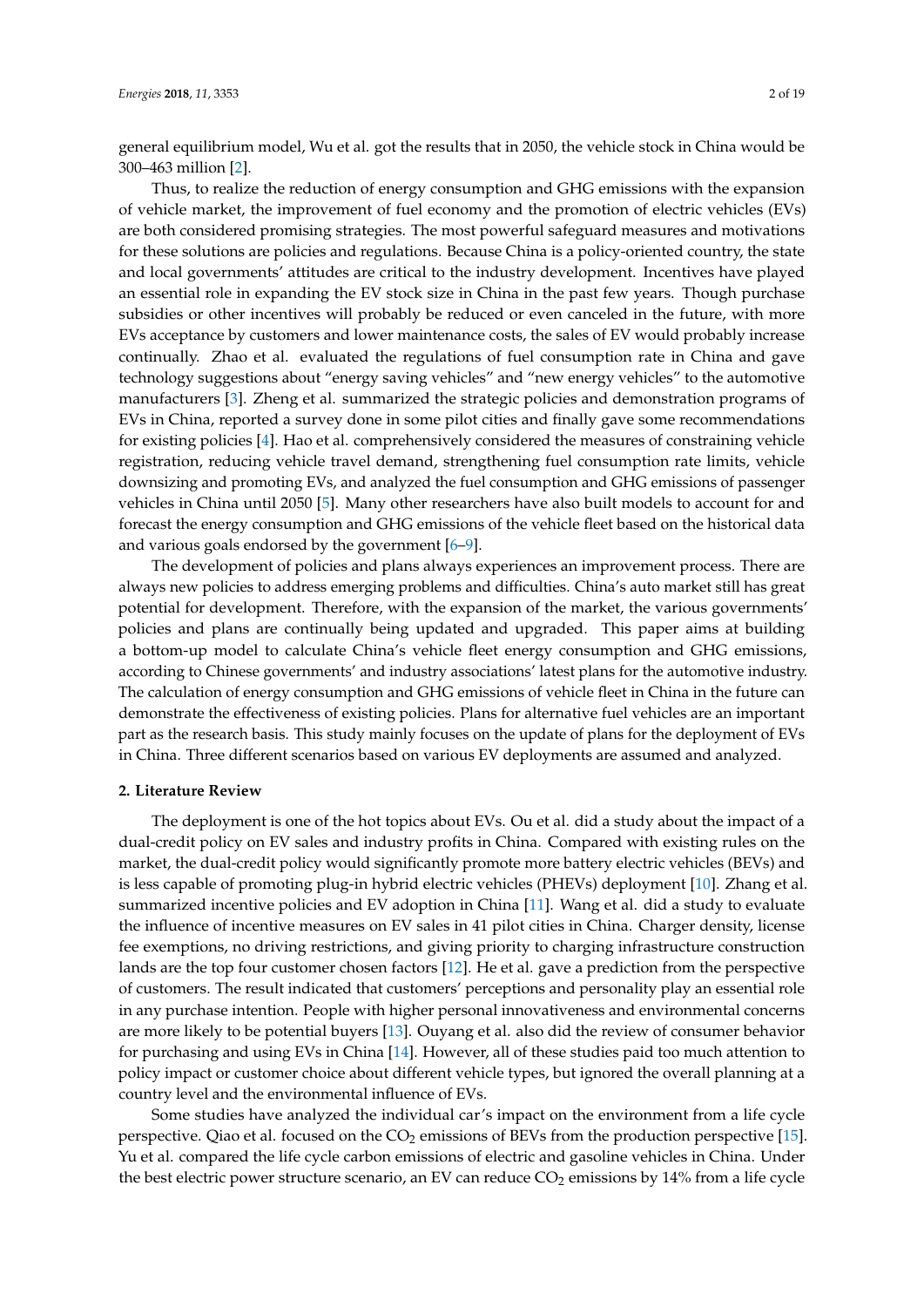perspective, and the results indicated the importance of clean energy in the power generation mix [\[16\]](#page-16-7). Hao et al. examined life-cycle cost and GHG emissions of BEVs and compared them with other fuel type vehicles. BEVs exhibited excellent potential for improving cost-effectiveness in the long term [\[17\]](#page-16-8), but although the authors provided a relative comprehensive comparison between conventional vehicles and EVs, the impact on the country was not considered.

The proliferation of EVs also has an impact on other industries. Osorio et al. predicted the network load profile, based on EV owners' driving habits [\[18\]](#page-16-9). Sadok et al. compared the machine and vehicle failure, carbon penalty and maintenances actions of a manufacturing system with EVs or petrol vehicles [\[19\]](#page-16-10). Mazur et al. reached the results that instead of technology progress, financial incentives or buyer expectation changes, the introduction of automated vehicles would become the most essential switch for EVs [\[20\]](#page-16-11).

Previous studies also performed some scenario analyses about the market penetration rates of different vehicle technologies to evaluate the impact on energy consumption or GHG emissions, none of which are in line with the latest plans [\[5,](#page-15-4)[9](#page-16-0)[,21](#page-16-12)[,22\]](#page-16-13). Besides, most of them only considered the deployment of EVs as passenger vehicles and assumed with no EVs in the commercial vehicle fleet [\[21](#page-16-12)[,22\]](#page-16-13). Besides, the penetration rates of EVs considered in former studies like those of Ou et al. and Hao et al. are relatively low. Ou et al. assumed that the share of EVs in sales would reach 2.5%, 10% and 40% in 2020, 2030 and 2050 for passenger vehicles, buses and mini trucks, respectively [\[22\]](#page-16-13). Hao et al., although they took EVs into consideration, in their research hybrid electric vehicles (HEVs) would account for more than BEVs [\[5\]](#page-15-4), although nowadays HEVs are only considered "energy saving vehicles" instead of "electric vehicles". BEVs, PHEVs and fuel cell vehicles (FCVs) are usually defined as EVs. Due to the fact that there are few FCVs, BEVs and PHEVs are treated as the main part of EVs nowadays. Compared with previous scenarios, the deployment of EVs in the latest policies is more aggressive. Thus, in this research the data is updated to recalculate the impact of EVs in the vehicle fleet's energy consumption and GHG emissions.

All in all, first, it is essential to evaluate the impact of EVs on the whole vehicle fleet. This will provide sufficient support for policy makers to make future planning. Individual vehicle assessments cannot reflect the overall energy and GHG emissions influence, because the deployment will play an important role. This paper calculates the fleet energy consumption and GHG emissions to get a result at the macro level. Then, the latest policies and planning are critical for the final results. With incentives, EVs have developed rapidly in the past. The ownership in previous studies cannot reflect the real situation. Thus, new research should be done to provide a more precise result. Finally, scenario analysis will offer comprehensive references for policy makers.

This paper is organized as follows: Section [3](#page-2-0) introduces EV development plans set by the state and some local governments. Section [4](#page-5-0) describes the methods, and the data sources. Section [5](#page-11-0) presents the results and some discussions. Section [6](#page-14-0) concludes the whole study.

#### <span id="page-2-0"></span>**3. China's Up-To-Date Plans on EV Deployment**

#### *3.1. State Government Plans*

The state government and industry associations have made several plans about the development of EVs, including sales prediction, stock scale forecast, and so on, as Figure [1](#page-3-0) shows. In 2012, the State Council first released the plan for new energy vehicles (NEVs) development. The Energy Saving and New Energy Automotive Industry Development Planning (2016–2020) pointed out that during this period, great progress should be made in the process of EV industrialization. By 2015, the cumulative production and sales of BEVs and PHEVs should reach 500 thousand. As a fact, in 2015, the total production of BEVs and PHEVs in China reached 340,000 and the sales reached 331,000. The stock by 2015 was about 583,000, greater than planned. By 2020, the production capacity of BEVs and PEHVs should reach 2 million units, and the cumulative amount was supposed to be 5 million (as usually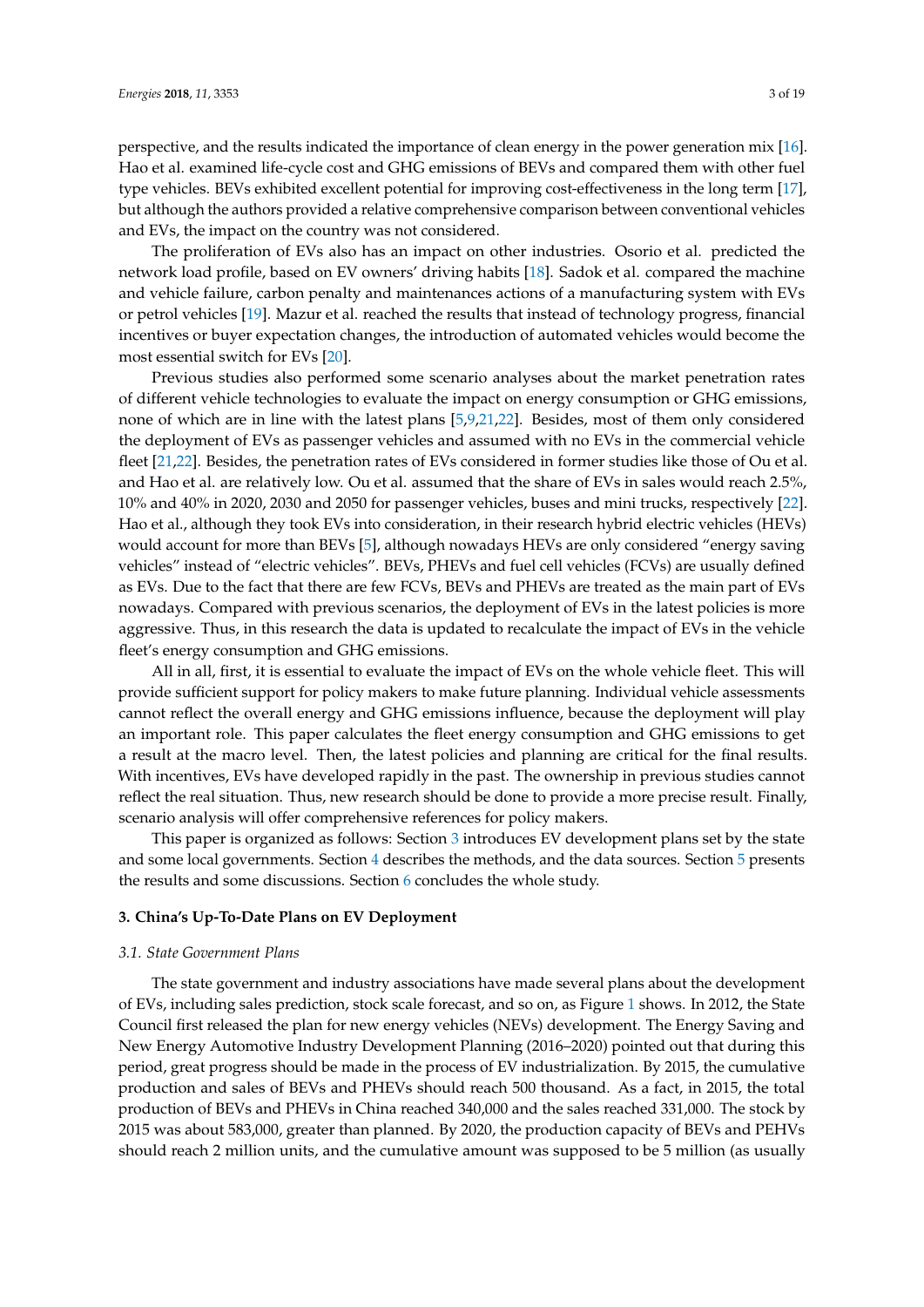defined in China, only BEVs, PHEVs and FCVs are considered as EVs, and hybrid electric vehicles are treated as a kind of energy saving vehicle).

<span id="page-3-0"></span>

**Figure 1.** Summary of state EV development plans (the sales penetration of NEV was given in a scope **Figure 1.** Summary of state EV development plans (the sales penetration of NEV was given in a scope and lines indicates the error bars). and lines indicates the error bars).

In 2014 the State Council published another document named Guidance on Accelerating the Promotion and Application of New Energy Vehicles. It mentioned the penetration target of NEVs in public service and government agencies at the "NEV promotion cities". NEVs should account for at least 30% of new purchase or replacement vehicles in the fields mentioned above.

In 2015, the National Development and Reform Commission issued the Electric Vehicles Infrastructure Development Guide. As noted in the document, by 2020, the EV stock would reach 5 million, including over 200,000 electric buses, over 300,000 electric taxis, and over 200,000 sanitation and logistic electric vehicles and over 4.3 million private and business electric vehicles. An uneven regional distribution would also exist. In the "speeding up" regions, like Beijing, Tianjin, etc., the total EV stock would exceed 2.66 million units. In the "demonstration" regions, like Shanxi, Jilin, etc., the scale would reach 2.23 million. In the "actively promoting" regions, like Guangxi, Qinghai, etc., the expected goal was 0.11 million.

In 2016, in the Guidance on Accelerating the Promotion and Application of New Energy Vehicles released by National Development and Reform Commission stressed again the deployment of NEV in public departments. At the end of 2016, SAE-China published the Energy-saving and New Energy Vehicles Technology Roadmap. The target proportions of NEVs in total sales in 2020, 2025 and 2030, set in the roadmap, were respectively 7%, 15% and 40%. The NEV stock would be over 5 million, 20 million and 80 million in 2020, 2025 and 2030 and FCV stock would reach 5000, 50,000 and 1 million respectively.

In 2017, the NEV industry was included in the Guidance Catalog of Strategic Emerging Industries Key Products and Services which was set by National Development and Reform Commission. It accentuated the importance of NEV industry. Then, the Ministry of Industry and Information Technology, National Development and Reform Commission and Ministry of Science and Technology of the People's Republic of China issued the Medium-long Term Development Plan of Automotive Industry. The plan announced that by 2020, the annual production and sales of NEVs would reach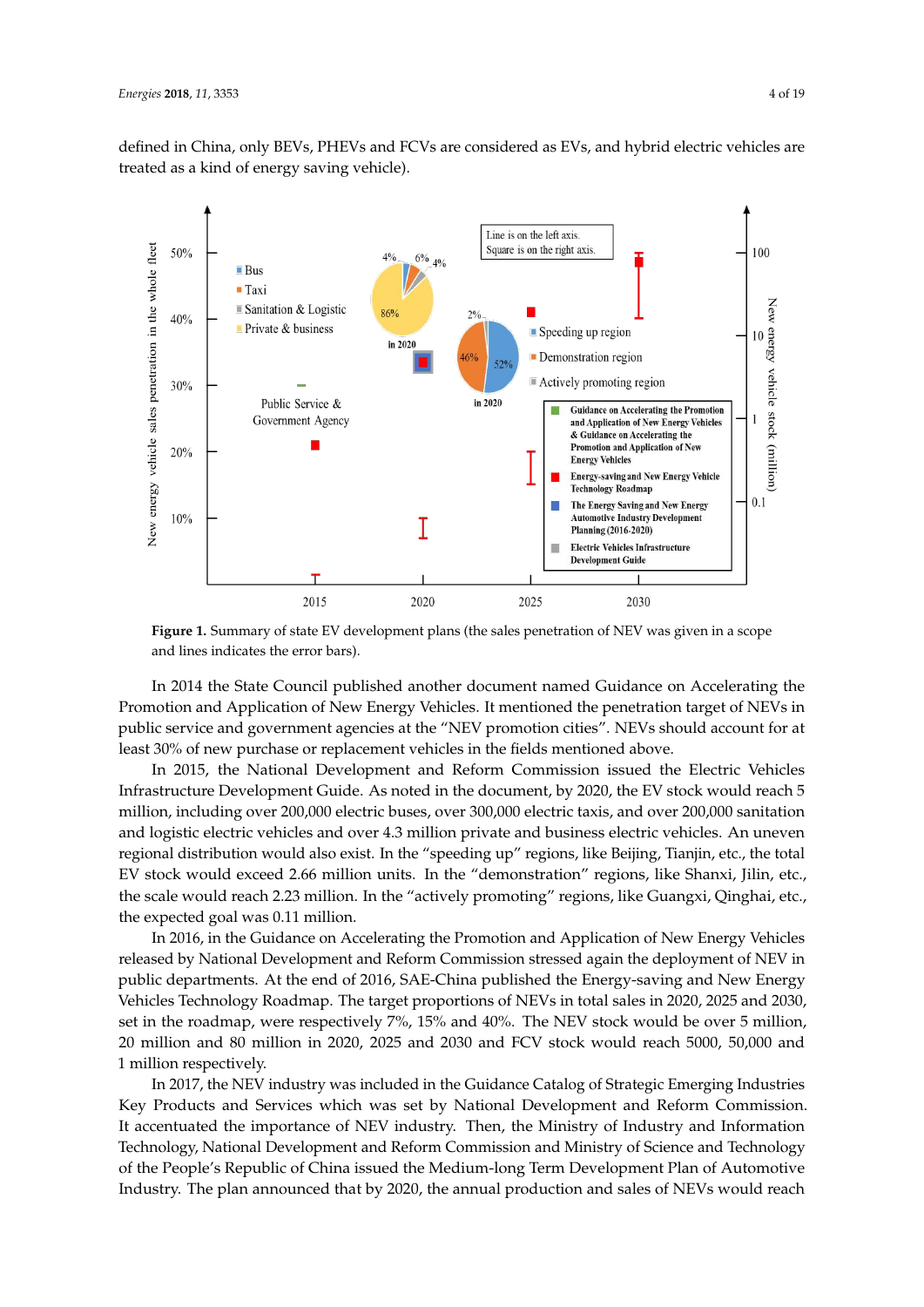2 million. By 2025, NEVs would account for more than 20% of all automotive production and sales in China.

### *3.2. Local Government Plans*

To correspond with the national plans, local governments have also set series of planning to support the development of EVs. Depending on the different vehicle market backgrounds, the policies and plans vary from regions to regions. Table [1](#page-4-0) exhibits the plans implemented locally in recent years in provincial level.

<span id="page-4-0"></span>

| Province  | <b>EV Development Plan</b>                                                                                       | <b>Target</b>                                                                                                                                                                       |  |  |  |
|-----------|------------------------------------------------------------------------------------------------------------------|-------------------------------------------------------------------------------------------------------------------------------------------------------------------------------------|--|--|--|
| Tianjin   | Tianjin New Energy Vehicle Charging<br>Infrastructure Development Plan<br>$(2016 - 2020)$                        | Promoting 160 thousand NEV (2016-2020);<br>NEV will account for 35% of new added or<br>replaced city buses, taxi, and city logistic<br>vehicles, 30% of sanitation vehicles by 2020 |  |  |  |
| Hebei     | 13th Five Year Development Plan of New<br>Energy Vehicle Industry in Hebei Province                              | Accumulatively promoting 300 thousand<br>NEV until 2020;<br>NEV will account for 50%, 60%, 70% and<br>80% of new added or replaced city buses<br>from 2016 to 2019                  |  |  |  |
| Liaoning  | Implementation Plan of Accelerating the<br>Development of New Energy Vehicles                                    | NEV will account for 30% of new added or<br>replaced city buses by 2020                                                                                                             |  |  |  |
| Shanghai  | 13th Five Year Development Plan of<br>Comprehensive Transport in Shanghai                                        | NEV and clear energy vehicles will account<br>for 30% of new added or replaced city buses<br>by 2020                                                                                |  |  |  |
| Jiangsu   | 13th Five Year Implementation Plan of New<br>Energy Vehicle Promotion in Jiangsu<br>Province                     | Accumulatively promoting 250 thousand<br>NEV in the 13th Five Year period;<br>NEV and clear energy vehicles will account<br>for 80% of new added or replaced city buses             |  |  |  |
| Anhui     | 13th Five Year Development Plan of<br>Automotive and New Energy Vehicle<br>Industry in Anhui Province            | Production and sales of NEV will reach<br>200 thousand                                                                                                                              |  |  |  |
| Fujian    | Accelerating the Promotion and<br>Application of New Energy Vehicles in<br>Fujian Province                       | Accumulatively promoting 350 thousand<br>NEV until 2020;<br>Private passenger NEV will exceed 150<br>thousand;<br>All city buses will be changed into NEV<br>by 2020                |  |  |  |
| Shandong  | 13th Five Year Development Plan of<br>Charging Infrastructure in Shandong<br>Province                            | NEV stock will reach 320 thousand in 2020                                                                                                                                           |  |  |  |
| Henan     | Accelerating the Promotion, Application<br>and Industrialization of New Energy<br>Vehicles in Henan Province     | Promoting 18, 22, 28, 38, 50 thousand NEV<br>respectively from 2016 to 2020                                                                                                         |  |  |  |
| Guangdong | Opinions on Accelerating the Promotion<br>and Application of New Energy Vehicles in<br><b>Guangdong Province</b> | Accumulatively promoting 250 thousand<br>NEV until 2020;<br>Private passenger NEV will exceed<br>200 thousand                                                                       |  |  |  |
| Guangxi   | Guangxi New Energy Vehicle Development<br>Action Plan (2016–2020)                                                | Promoting 10, 12, 15, 20, 30 thousand NEV<br>respectively from 2016 to 2020                                                                                                         |  |  |  |
| Gansu     | Plan of Creating National Demonstration<br>Area of New Energy Application in<br>Gansu Province                   | Promoting 30 thousand NEV until 2020                                                                                                                                                |  |  |  |

**Table 1.** EV promotion plans set by local governments.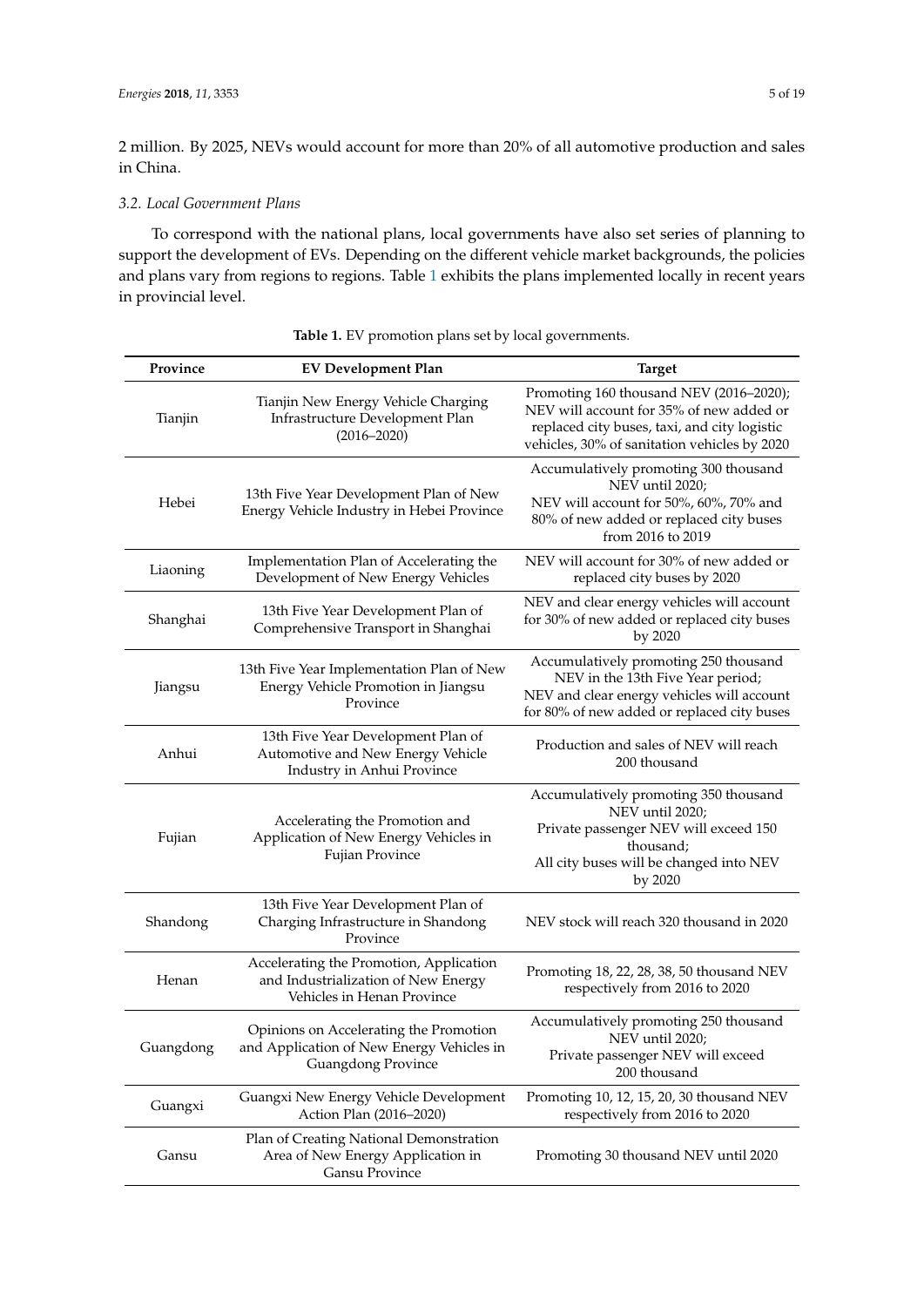#### <span id="page-5-0"></span>**4. Methods and Data**

#### *4.1. System Boundary*

Bottom-up and top-down methods are both popular in accounting the energy consumption and GHG emissions generated in the transportation sector. Bottom-up methods are used more frequently when detailed technology improvement, policy influences and individual behavior changes are<br>when detailed technology improvement, policy influences and individual behavior changes are considered. Top-down methods are more concentrated on the macro economy or energy targets [\[23\]](#page-16-14). considered. Top-down methods are more concentrated on the macro economy or energy targets [23]. Thus, to evaluate the impacts of policies and plans on the vehicle fleet more clearly, bottom-up method<br>. is applied in this paper.<br> $\frac{1}{2}$ 

Life cycle assessment (LCA) is widely used to calculate the energy consumption and GHG  $\overline{A}$ emissions [\[24](#page-16-15)[,25\]](#page-16-16). In terms of vehicles, the scope is usually divided into fuel cycle and vehicle cycle. emissions [24,25]. In terms of vehicles, the scope is usually divided into fuel cycle and vehicle cycle. In this paper, as shown in Figure [2,](#page-5-1) only fuel cycle is considered. We calculated the energy use and<br>CIIC GHG emissions generated in upstream process and consumption phase. GHG emissions generated in upstream process and consumption phase.

<span id="page-5-1"></span>

**Figure 2.** Research framework. **Figure 2.** Research framework.

# *4.2. Methods 4.2. Methods*

Equations (1) and (2), respectively, indicate the calculation of conventional fuel vehicle fuel Equations (1) and (2), respectively, indicate the calculation of conventional fuel vehicle fuel consumptions in tank to wheel stage and GHG emissions in well to wheel stage. The calculations are consumptions in tank to wheel stage and GHG emissions in well to wheel stage. The calculations are based on the vehicle sales, survival rate, fuel consumption rate, mileage and GHG emission intensities based on the vehicle sales, survival rate, fuel consumption rate, mileage and GHG emission intensities of different fuels. Energy consumption is fixed by vehicle ownership (depending on vehicle sales and of different fuels. Energy consumption is fixed by vehicle ownership (depending on vehicle sales and survival rate), use intensity (depending on annual mileage) and fuel economy (depending on fuel survival rate), use intensity (depending on annual mileage) and fuel economy (depending on fuel consumption rate). GHG emissions are also affected by GHG emissions intensity of fuel types: consumption rate). GHG emissions are also affected by GHG emissions intensity of fuel types:

$$
EC_{t,i} = \sum_{k} \left( \sum_{i=j-l_{t,k}}^{i} Sale_{t,j,k} \times SR_{t,i-j} \times FCR_{t,j,k} \times VKT_{t,i-j} \right) \times HV_k \times \rho_k
$$
 (1)

$$
GHG_{t,i} = \sum_{k} \left( \sum_{i=j-l_{t,k}}^{i} Sale_{t,j,k} \times SR_{t,i-j} \times FCR_{t,j,k} \times VKT_{t,i-j} \right) \times GI_k \times HV_k \times \rho_k
$$
 (2)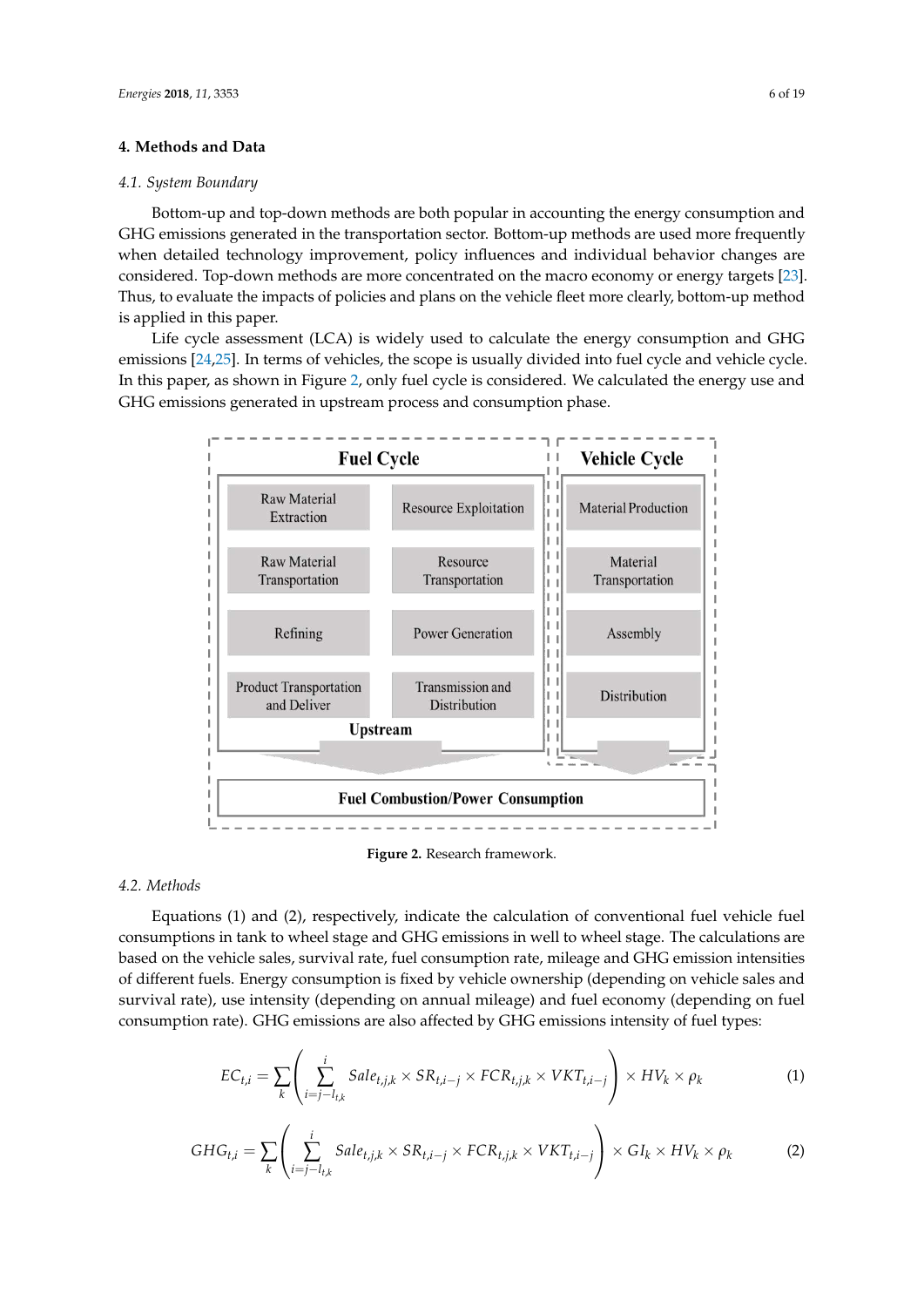where, *ECt*,*<sup>i</sup>* is the energy consumption of vehicle type *t* in year *i* (MJ); *Salet*,*j*,*<sup>k</sup>* is the sales of vehicle type *t* of fuel *k* in year *i* (unit);  $SR_{t,i-j}$  is the survival rate of vehicle type *t* in the  $(i - j)$ th year (%); *FCRt*,*j*,*<sup>k</sup>* is the fuel consumption rate of vehicle type *t* of fuel *k* in year *j* (L/100 km); *VKTt*,*i*−*<sup>j</sup>* is the mileage of vehicle type *t* in the  $(i - j)$ th year (100 km);  $HV_k$  is the heat value of fuel *k* (MJ/kg);  $\rho_k$  is the density of the fuel *k* (kg/L); *l t*,*k* is the life span of vehicle type *t* of fuel *k*; *GHGt*,*<sup>i</sup>* is the GHG emissions of vehicle type *t* in year *i* (mt CO<sub>2</sub> eq.);  $GI_k$  is the GHG emissions intensity of fuel *k* in whole life cycle  $(g CO<sub>2</sub> eq./MJ).$ 

GHG emissions are dependent on the energy consumption and GHG emissions intensities. GHG emissions intensities in this paper are from the life cycle perspective. Both the upstream phase and the combustion phase are considered as mentioned before.

Equations (3) and (4), respectively, show the methodology of this study for PHEV:

$$
EC_{t,i,PHEV} = \left[ \sum_{i=j-l_{t,PHEV}}^{i} Sale_{t,j,PHEV} \times SR_{t,i-j,PHEV} \times FCR_{t,j,PHEV} \times VKT_{t,i-j,PHEV} \times (1-\alpha) \right] \times HV_{PHEV} \times \rho_{PHEV}
$$
\n
$$
+ \sum_{i=j-l_{t,PHEV}}^{i} Sale_{t,j,PHEV} \times SR_{t,i-j,PHEV} \times PC_{t,j,PHEV} \times VKT_{t,i-j,PHEV}
$$
\n
$$
\times \alpha
$$
\n(3)

$$
GHG_{t,i,PHEV} = \left[ \sum_{i=j-l_{t,PHEV}}^{1} Sale_{t,j,PHEV} \times SR_{t,i-j,PHEV} \times FCR_{t,j,PHEV} \times VKT_{t,i-j,PHEV} \times (1 - \alpha) \right] \times GI_{PHEV} \times HV_{PHEV} \times \rho_{PHEV}
$$
\n
$$
+ \sum_{i=j-l_{t,PHEV}}^{i} Sale_{t,j,PHEV} \times SR_{t,i-j,PHEV} \times PC_{t,j,PHEV} \times VKT_{t,i-j,PHEV}
$$
\n
$$
\times \alpha \times GI_{electricity}
$$
\n
$$
(4)
$$

where, *ECt*,*i*,*PHEV* is the energy consumption of vehicle type *t* of PHEV in year *i* (MJ); *Salet*,*j*,*PHEV* is the sales of vehicle type *t* of PHEV in year *i* (unit); *SRt*,*i*−*j*,*PHEV* is the survival rate of vehicle type *t* of PHEV in the  $(i - j)$ th year (%);  $FCR_{t,i,PHEV}$  is the fuel consumption rate of vehicle type *t* of PHEV in year *j* (L/100 km);  $VKT_{t,i-j,PHEV}$  is the mileage of vehicle type *t* in the  $(i - j)$ th year (100 km); is the fraction of travel distance that is powered by electricity, so  $(1 - \alpha)$  presents the fraction of travel distance powered by conventional fuel;  $H V_{PHEV}$  is the heat value of conventional fuel used for PHEV; *ρPHEV* is the density of conventional fuel used for PHEV; *PCt*,*j*,*PHEV* is the power consumption of vehicle type *t* in year *i* (kWh/100 km); *lt*,*PHEV* is the life span of vehicle type *t* of PHEV; *GHGt*,*i*,*PHEV* is the GHG emissions of vehicle type *t* of PHEV in year *i* (mt CO<sub>2</sub> eq.); *GI*<sub>*PHEV*</sub> is the GHG emissions intensity of conventional fuel used for PHEV; *G Ielectricity* is the GHG emissions intensity of electricity.

Fuel consumption and GHG emissions for BEV are calculated by the following expression:

$$
EC_{t,i,BEV} = \sum_{i=j-l_{t,BEV}}^{i} Sale_{t,j,BEV} \times SR_{t,i-j,BEV} \times PC_{t,j,BEV} \times VKT_{t,i-j,BEV}
$$
(5)

$$
GHG_{t,i,BEV} = \sum_{i=j-l_{t,BEV}}^{i} Sale_{t,j,BEV} \times SR_{t,i-j,BEV} \times PC_{t,j,BEV} \times VKT_{t,i-j,BEV} \times GI_{electricity}
$$
 (6)

where,  $EC_{t,i,BEV}$  is the energy consumption of vehicle type *t* of BEV in year *i* (MJ);  $Sale_{t,i,BEV}$  is the sales of vehicle type *t* of BEV in year *i* (unit); *SRt*,*i*−*j*,*BEV* is the survival rate of vehicle type *t* of BEV in the  $(i - j)$ th year (%);  $PC_{t,i,BEV}$  is the power consumption of vehicle type *t* of BEV in year (kWh/100 km); *VKT*<sub>t,*i*−*j*,*BEV* is the mileage of vehicle type *t* in the  $(i - j)$ th year (100 km);  $l_{t,BEV}$  is the life span of</sub> vehicle type *t* of BEV;  $GHG_{t,i,BEV}$  is the GHG emissions of vehicle type *t* of BEV in year *i* (mt CO<sub>2</sub> eq.).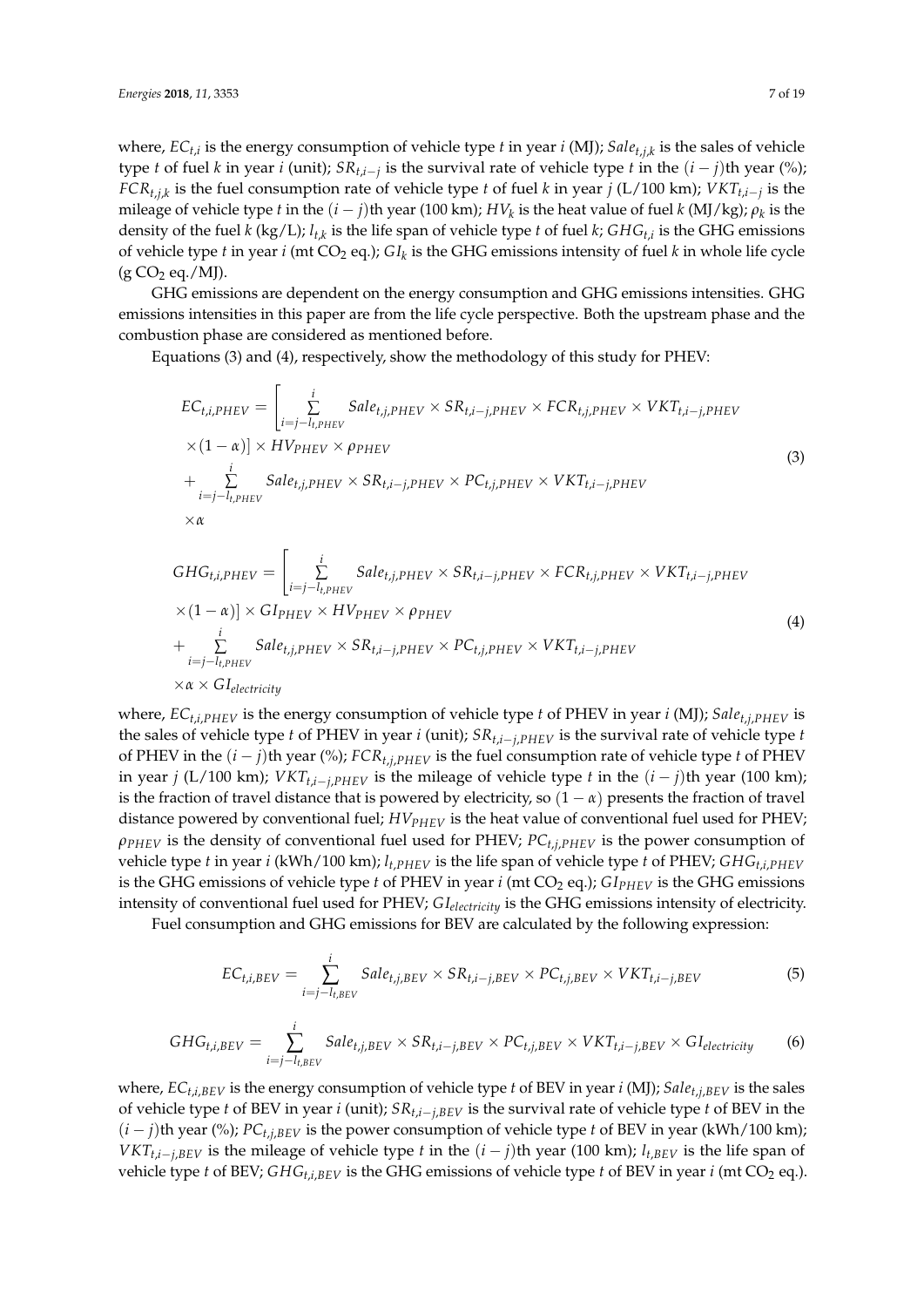#### *4.3. Data*

#### 4.3.1. Vehicle Sales and Stock

Economic development will bring greater travel and logistic demands. Thus, total vehicle sales will continue to grow. With the increasing vehicle stock, annual growth rate of sales will gradually decline compared with the past 20 years. According to the prediction of industry associations, the vehicle sales in 2020, 2025 and 2030 will be 30, 35 and 38 million. As the result, in this study, the vehicle registration in 2050 will reach 458 million. Passenger vehicles will still have a great potential market. The bus will still account for a relatively low percentage of total sales, and its growth will not be prominent either. According to the historical sales data, the truck sales fluctuated greatly affected by the market economy. According to the research of Hao et al., the truck registration could exceed 100 million in 2050 [\[18\]](#page-16-9). Thus, with the growth of logistics demand, the truck sales will also continue to increase. Compared with Hao's study, a relatively conservative estimation of truck stock is applied in this study, around 67 million in 2050. The survival rate used in this study is based on the research of Yan et al. [\[26\]](#page-16-17).

#### 4.3.2. Fuel Consumption Rate

Fuel consumption rate regulations in China are getting stricter and stricter for both passenger vehicles and commercial vehicles. To meet these regulations, many technologies have been applied to vehicles. For passenger vehicles, GB 19578-2004, GB 19578-2014, and GB 27999-2014 are used as references for vehicle fuel consumption rates from 2005 to 2020. Besides, based on the plans set by industry associations, in 2020, 2025 and 2030, the fuel consumption rate of passenger vehicles will decrease to 5, 4 and 3.2 L/100 km, respectively. The fuel consumption rate will not continuously decline, so, in this paper, the lower limit for passenger vehicle fuel consumption rate is set as 3.2 L/100 km. The fuel consumption rate of passenger vehicles in other years are decided by the historical data, the development trend and latest regulations and plans [\[27\]](#page-16-18). China is one of the only four countries already with heavy-duty truck fuel consumption rate standards. The first stage of fuel consumption limits for heavy-duty commercial vehicles was set as automotive industry recommendation standards. By 2014, the regulation was changed into national compulsory standard. Trucks, tractors, buses, dump trucks and city buses are all included in the latest regulations for heavy-duty commercial vehicles. Besides, the fuel consumption rate regulation for light commercial vehicles was introduced in 2007 in the form of mandatory standards. In 2015, this standard was updated. Data in the rest of the years are based on historical reference data or developing tendency. For the whole commercial vehicle fleet, average fuel consumption decline rates will reach 10%, 15% and 20% in 2020, 2025 and 2030, respectively, based on 2016. The power consumptions of BEVs (kwh/100 km) are dependent on existing market data and future plans, as shown in Figure [3](#page-8-0) [\[27,](#page-16-18)[28\]](#page-16-19). The development of battery is hard to predict. Thus, the forecast can only be used as a reference. The charging loss is assumed to be 10%, according to the research of Yuan et al. and Vliet et al. [\[29,](#page-16-20)[30\]](#page-16-21). Previous studies showed the results that there was a gap between real world fuel consumption and statistic data from tests for ICEVs [\[31](#page-17-0)[–34\]](#page-17-1). Thus, in this paper, we assume that the difference between the regulation targets and real-world fuel consumption rate is 10% for both conventional fuel passenger vehicles and electric passenger vehicles under a conservative estimation.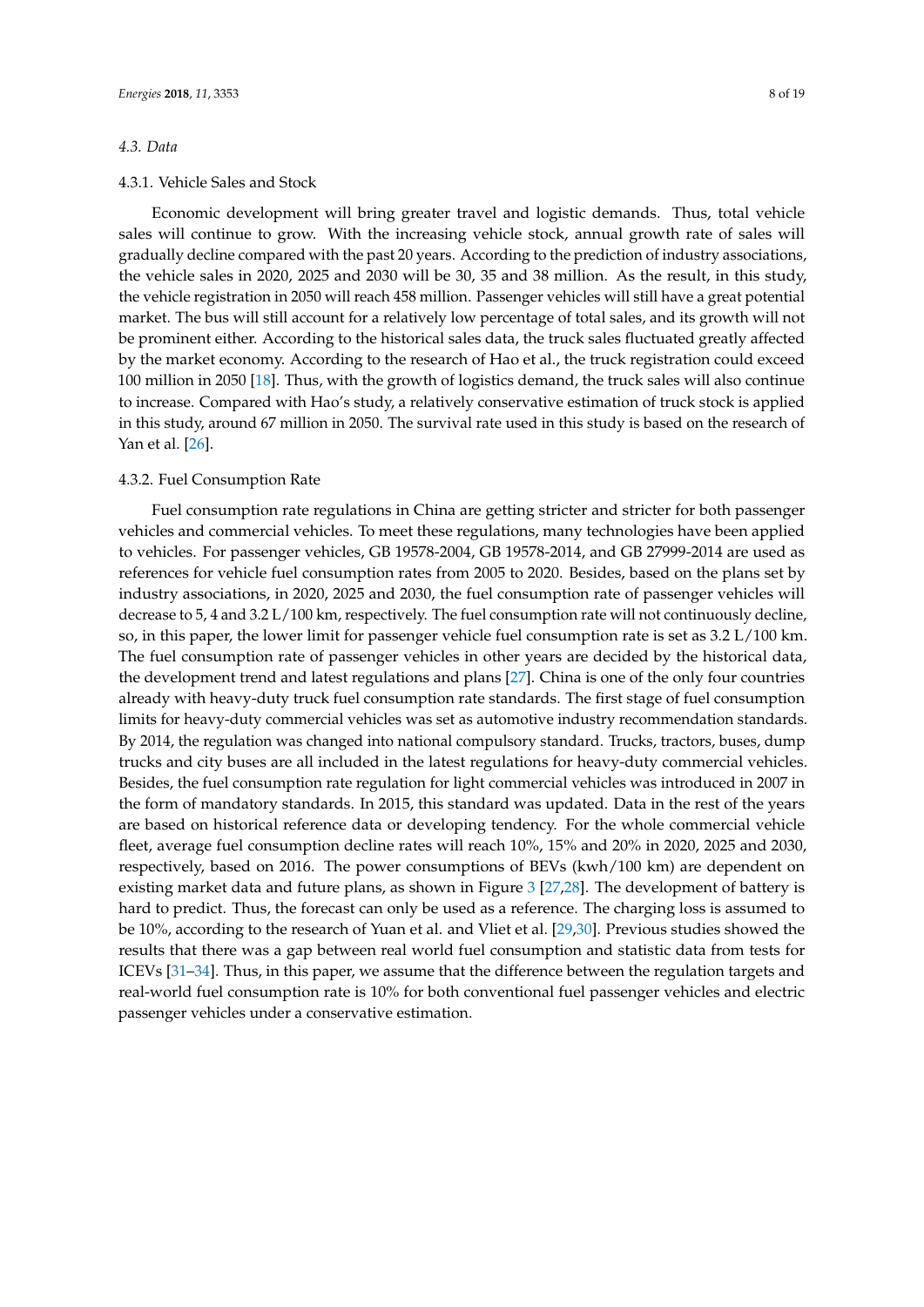<span id="page-8-0"></span>

**Figure 3.** Power consumption rate for BEVs assumed in this study. **Figure 3.** Power consumption rate for BEVs assumed in this study.

#### 4.3.3. Vehicle Travel Distance

only the average data can be collected and used as reference. Many researches related to energy consumption and GHG emissions of vehicle fleet involve the travel distance of different types of vehicles [\[35](#page-17-2)[–37\]](#page-17-3). Some of these researches also include specific cases in China. According to the life-based or annual average data, and combined with the breakage of vehicles, the travel distance is determined in this paper. The life span of vehicles is also considered in the assumption. The annual travel distance for each type of vehicles is shown in Table [2.](#page-8-1) Samaras et al. [\[38\]](#page-17-4) estimated the percentage of daily travel that could potentially be powered with electricity with various PHEV configurations. In this paper the driving mileage of  $\overline{PHE}$ Vs relying on electricity is refitted based on the Chinese  $\frac{1}{2}$  function  $\begin{bmatrix} 30 \\ 40 \end{bmatrix}$ the Chinese situation [39]. Vehicle travel distance is fluctuating, individual data which is subject to many factors. Usually In this paper, the driving mileage of PHEVs relying on electricity is refitted, based on the Chinese situation [\[39\]](#page-17-5).

**Table 2.** The life-long travel distance of each type of vehicles.

<span id="page-8-1"></span>

| Vehicle Type                   | Annual Travel Distance (km) |  |  |  |
|--------------------------------|-----------------------------|--|--|--|
| Passenger vehicles             | 20,000                      |  |  |  |
| Light-duty and medium duty bus | 50,000<br>70,000            |  |  |  |
| Heavy-duty bus                 |                             |  |  |  |
| Mini truck                     | 30,000                      |  |  |  |
| Light-duty truck               | 32,000                      |  |  |  |
| Heavy and medium-duty truck    | 40,000                      |  |  |  |

#### 4.3.4. GHG Emissions Intensity 4.3.4. GHG Emissions Intensity

fuel combustion phase, while, for EVs, most of GHG emissions are generated from the upstream phase. Energy consumption and GHG emissions of gasoline, diesel and natural gas in the upstream phase are relatively stable. There is little room for further improvement. Thus, the results of previous r<br>studies are summarized. The life-cycle GHG emissions intensities of gasoline and diesel vary from 86 to 100.8 g-CO<sub>2</sub> eq./MJ and 87 to 102.5 g-CO<sub>2</sub> eq./MJ, respectively [\[22](#page-16-13)[,38](#page-17-4)[,40\]](#page-17-6). As for the natural gas, different pathways lead to different results [\[24,](#page-16-15)[41–](#page-17-7)[46\]](#page-17-8). In summary, combining with the Chinese situation, we use the data as Table [3](#page-9-0) shows. As for electricity, currently power generation in China is mostly from coal. This situation will gradually improve with the increasing penetration of renewable energy in power industry. Thus, based on several predictions, the emission factors of electricity will continue to decline steadily. Most of papers only calculate the GHG emissions in power generation continue to decline steadily. Most only calculate the GHG emissions in power generations in power generations in power generations in power generations in power generations in power generations in power generations in pow For conventional fuels, energy use and GHG emissions of vehicle fuels mostly result from the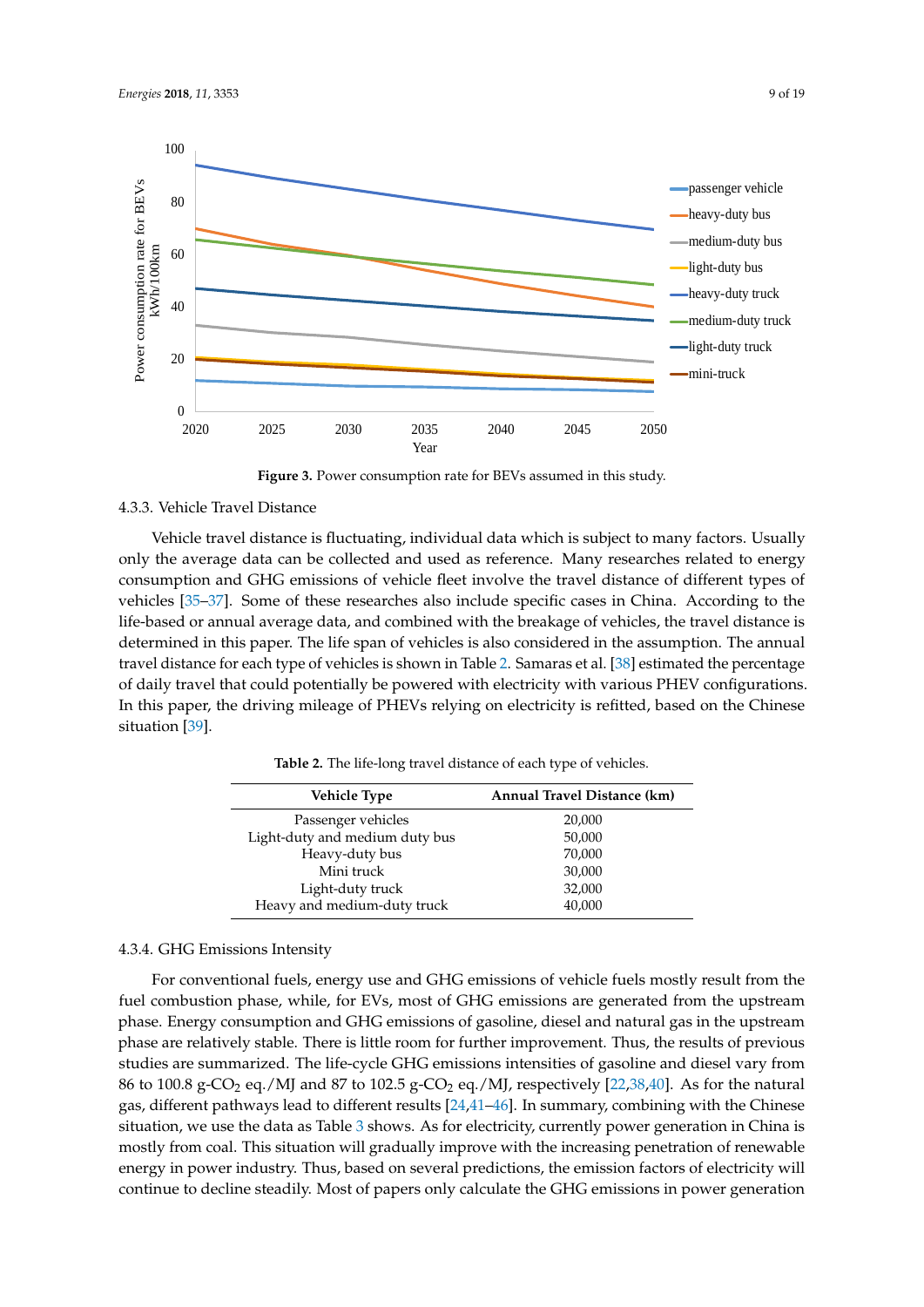phase, as shown in Figure [4](#page-9-1) [\[47](#page-17-9)[–49\]](#page-17-10). Different scenario analyses also lead to various results. According to Requia et al. [\[50\]](#page-17-11) electricity transmission and distribution losses accounted for around 7.9% of the fuel cycle. With consideration of all the factors, the upstream GHG emissions factors of electricity are obtained. Massively deployment of EVs will also have impact on the power grid in China, especially with the development of vehicle-to-grid technology. While, it is not clear how much influence will be brought. In this paper, this influence factor is not taken into consideration, but the framework can accept more precise input once better data are available. The GHG emissions intensities in this paper are assumed to include  $CO_2$ ,  $CH_4$  and  $N_2O$ .

<span id="page-9-1"></span><span id="page-9-0"></span>

| <b>Fuel Type</b><br>Gasoline             |      |      | <b>Low Heat Value</b><br>(MJ/kg)<br>43.0 |            | Density<br>(kg/L) | Life Cycle GHG Emissions Factor<br>$(g-CO2 eq./MJ)$ |      |            |
|------------------------------------------|------|------|------------------------------------------|------------|-------------------|-----------------------------------------------------|------|------------|
|                                          |      |      |                                          |            | 0.73              | $100.8\,$                                           |      |            |
| Diesel                                   |      | 46.0 |                                          | 0.84       |                   | 102.5                                               |      |            |
| <b>CNG</b><br>Natural Gas<br>${\rm LNG}$ |      | 38.0 |                                          | 0.72       | 69.4<br>75.4      |                                                     |      |            |
| 1000                                     |      |      |                                          |            |                   |                                                     |      |            |
| 900                                      |      |      |                                          |            |                   |                                                     |      |            |
|                                          |      |      |                                          |            |                   | Steenhof                                            |      |            |
| 800                                      |      |      |                                          |            |                   |                                                     |      | Cai et al. |
| g-CO <sub>2</sub> eq./kWh<br>700         |      |      |                                          |            |                   |                                                     |      |            |
| 600                                      |      |      |                                          | Ang et al. |                   |                                                     |      |            |
| 500                                      |      |      |                                          |            |                   |                                                     |      |            |
| 400                                      |      |      |                                          |            |                   |                                                     |      |            |
|                                          | 2000 | 2005 | 2010                                     |            | 2015              | 2020                                                | 2025 | 2030       |
|                                          |      |      |                                          |            | Year              |                                                     |      |            |

**Table 3.** Physical properties of vehicle fuels. **Table 3.** Physical properties of vehicle fuels.

**Figure 4.** Different researches about electricity GHG emissions intensities. **Figure 4.** Different researches about electricity GHG emissions intensities.

## *4.4. Scenarios*

*4.4. Scenarios* Three different scenarios are analyzed in this paper, including business as usual (BAU), Conservative and Optimistic scenario. Different EV penetrations are applied in each scenario, as shown Conserv[ati](#page-10-0)ve and Optimistic scenario. Different EV penetrations are applied in each scenario, as in Figure 5.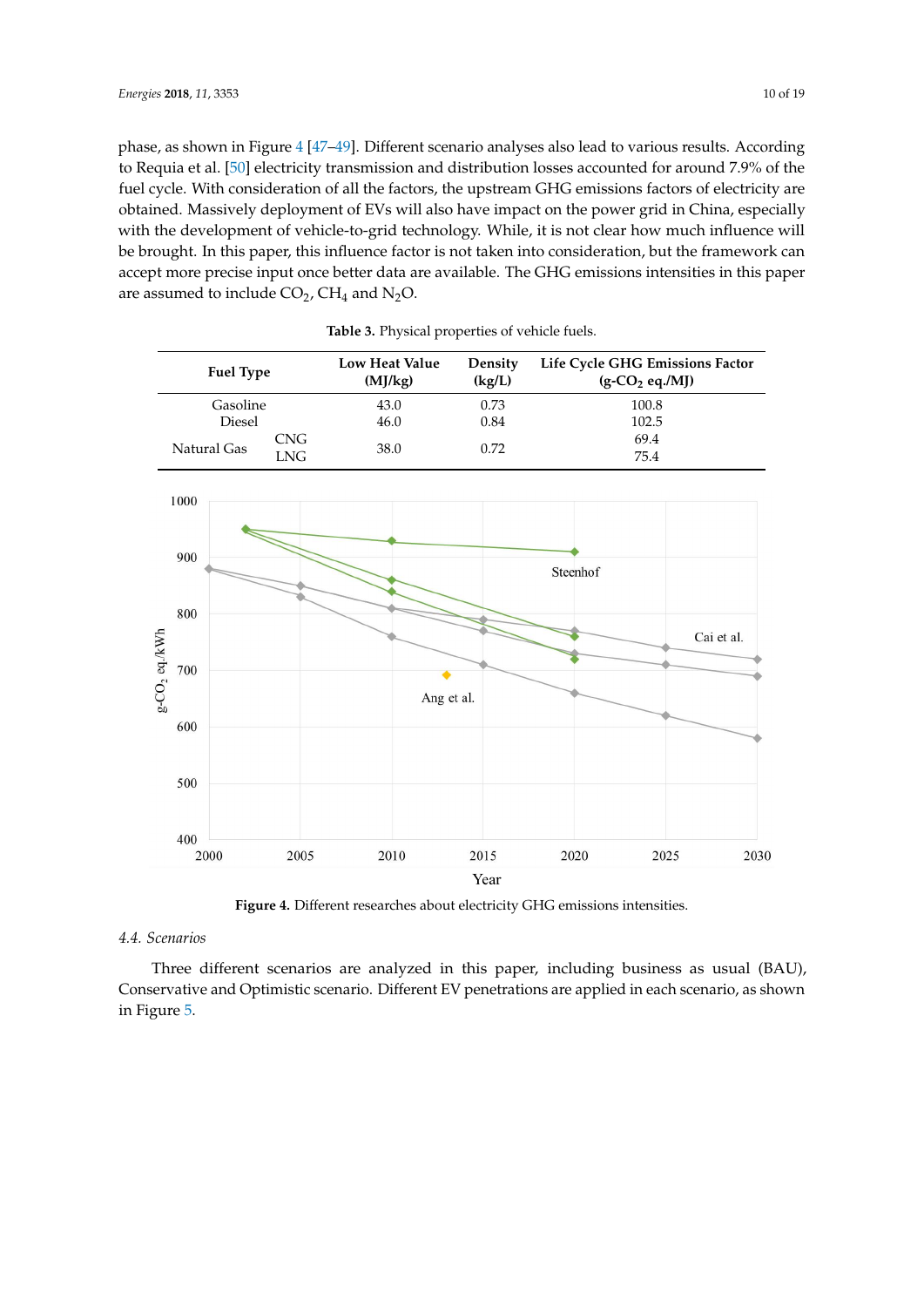<span id="page-10-0"></span>

Figure 5. Different researches about electricity GHG emissions intensities.

# 4.4.1. BAU Scenario 4.4.1. BAU Scenario 4.4.1. BAU Scenario

governments and industry associations. Thus, the BAU scenario is dependent on current policies. That means there will be no great changes in government management about the automotive industry That means there will be no great changes in government management management about the automotive management  $\mathbb{F}_{\mathbb{R}}$ development. The development of vehicle fleet under BAU Scenario is shown [in](#page-10-1) Figure 6. Under the BAU scenario, the EV penetration depends on the existing plans made by the Under the BAU scenario, the EV penetration depends on the existing plans made by the

<span id="page-10-1"></span>



Is sales to total sales will reach  $7\%$  15% and 40% in 2020, 2025 and 2030, respectively. Besides the vehicle stock of ECVs will reach 5000, 50,000 and 1 million in 2020, 2025 and 2030. The rest of sales and stock of EVs are dominated by BEVs and PHEVs. The penetration of natural gas vehicles including compressed natural gas  $(CNG)$  and liquefied natural gas (LNG) vehicles, remains at a relatively stable level. Based on the Natural Gas Development Plan in the 13th Five Year Plan the The penetration of EVs follows the assumptions of SAE-China and national ministries. The ratio of EVs sales to total sales will reach 7%, 15% and 40% in 2020, 2025 and 2030, respectively. Besides, of EVs sales to total sales will reach 7%, 15% and 40% in 2020, 2025 and 2030, respectively. Besides, the vehicle stock of FCVs will reach 5000, 50,000 and 1 million in 2020, 2025 and 2030. The rest of the vehicle sales and stock of EVs are dominated by BEVs and PHEVs. The penetration of natural gas vehicles, including compressed natural gas (CNG) and liquefied natural gas (LNG) vehicles, remains at a including compressed natural gas (CNG) and liquefied natural gas (LNG) vehicles, remains at a relatively stable level. Based on the Natural Gas Development Plan in the 13th Five Year Plan the relatively stable level. Based on the Natural Gas Development Plan in the 13th Five Year Plan the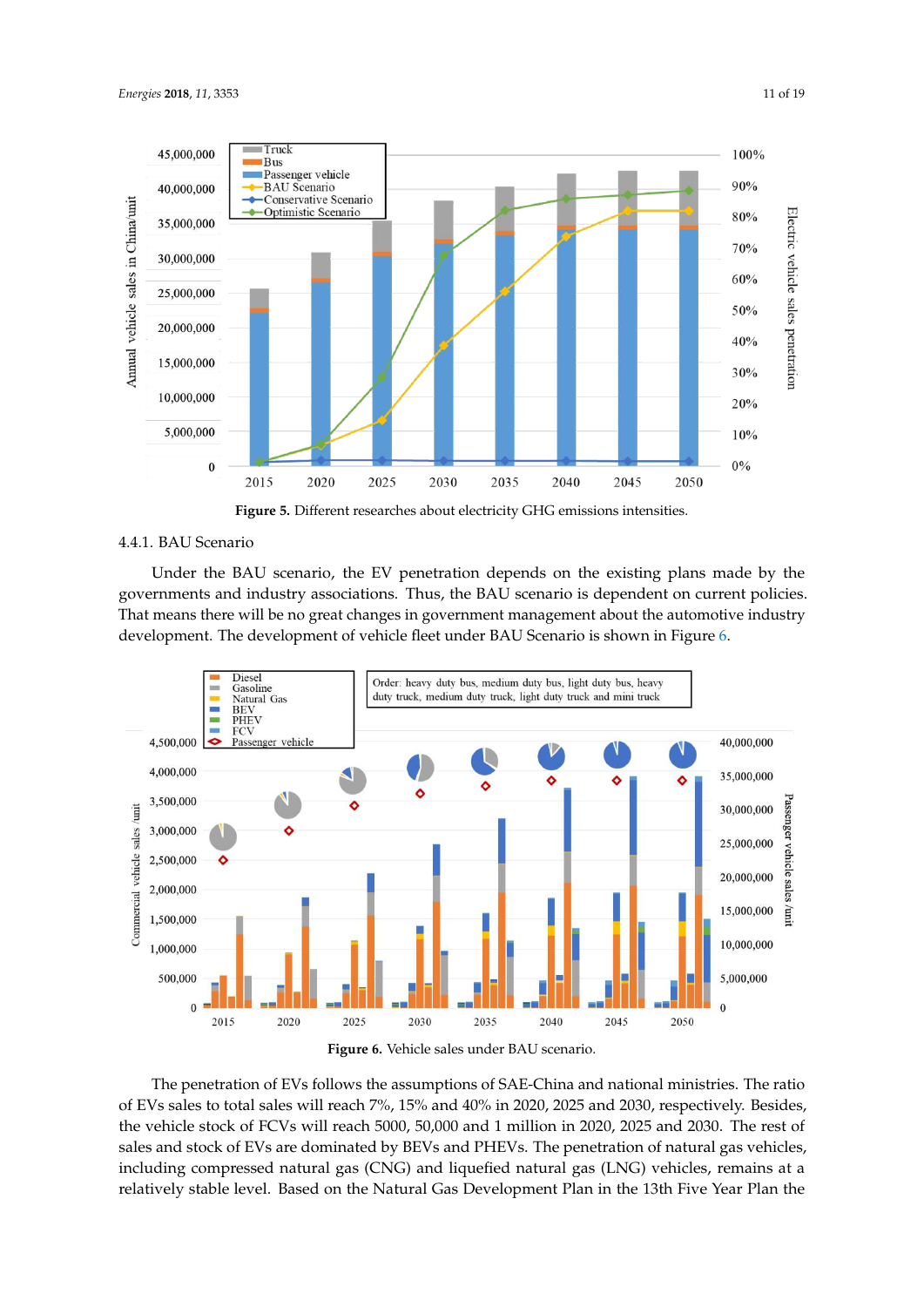stock of all kinds of natural gas vehicles will reach around 10 million in 2020. In a certain period of time, gasoline and diesel will remain the main fuel for vehicles, particularly for commercial vehicles. Some researchers have analyzed the feasibility of electric trucks, and reached the result that electric trucks might replace diesel truck in the long term, but not now. Besides, Tesla and Mercedes-Benz both have already introduced electric truck products [\[51–](#page-17-12)[53\]](#page-18-0). Thus, the assumption includes some electric heavy-duty truck deployment in a small proportion in the future.

#### 4.4.2. Conservative Scenario

In this scenario, the number of total vehicle sales continues to grow consistent with trends assumed in the BAU scenario, but the penetration of EVs is kept unchanged at the current level. Therefore, the reductions of energy consumption and GHG emissions are almost entirely dependent on the improvement of fuel consumption rates. This is an extreme assumption with a very small probability of becoming a reality.

### 4.4.3. Optimistic Scenario

The optimistic scenario assumes that EVs will be promoted rapidly in the whole fleet. The penetrations of EVs in the whole vehicle fleet will reach 7%, 29% and 68%, respectively, in 2020, 2025 and 2030, and be 89% in 2050. The increase in penetration is mainly driven by the rapid growth of the electric passenger vehicle fleet. The development of electric commercial vehicles is also accelerated. With the cleanness of power network, EV deployment will effectively promote the low-carbon development of the whole vehicle fleet.

#### <span id="page-11-0"></span>**5. Results**

Under the assumptions of different EV deployments, the results are shown as follows. Figure [7](#page-12-0) indicates energy consumption and GHG emissions in different scenarios. Following current plans, as BAU scenario assumes, the energy consumed by the vehicle fleet will reach the peak in 2025 and GHG emissions generated by the fleet will peak in 2027. If the EV deployment is frozen in the current level, the energy consumption and GHG emissions will not reach peaks until almost 2050. The peak times under the Optimistic Scenario will be a little earlier than that under the BAU Scenario. The high penetration of EVs and cleanness of electricity network will effectively reduce energy consumption and GHG emissions in the long term.

#### *5.1. BAU Scenario*

Under the BAU Scenario, energy consumption of the whole vehicle fleet will peak in 2025 and reach 403 mtoe, and of the passenger vehicles will peak in 2022 with 164 mtoe, as Figure [8a](#page-13-0) shows. Because of the penetration of EVs and the cleanness of power structure, energy consumed by passenger vehicles will decrease dramatically. Commercial vehicles, especially trucks, will account for more proportion in energy consumption in the long term. The optimization of trucks' fuel construction and efficiency still cannot compensate the fast growth of truck sales, especially for the heavy and light duty trucks. Thus, from the perspective of vehicle fuels, gasoline consumption will decrease continuously after the peak and reach a relative low level, while the diesel consumption will almost be unchanged for a long time.

GHG emissions follow almost the same trend as energy consumption, as Figure [7](#page-12-0) indicates. The whole fleet GHG emissions will peak in 2027 with 1763 mt  $CO<sub>2</sub>$  eq., around 16% higher than that in 2015, and in 2046, GHG emissions will drop back to the level in 2015. GHG emissions generated by passenger vehicles will reach the peak in 2022, earlier than the whole vehicle fleet in 2027. In 2050, the GHG emissions of passenger vehicles are only 40% of that in 2015 and 29% in 2022. GHG emissions of heavy and light duty trucks will reach the peak emissions in 2047 and 2039 respectively.

Following the development trend of industry planning, passenger vehicle fleet will be able to quickly achieve the emissions reduction target. In the future, the freight demand will continue to grow,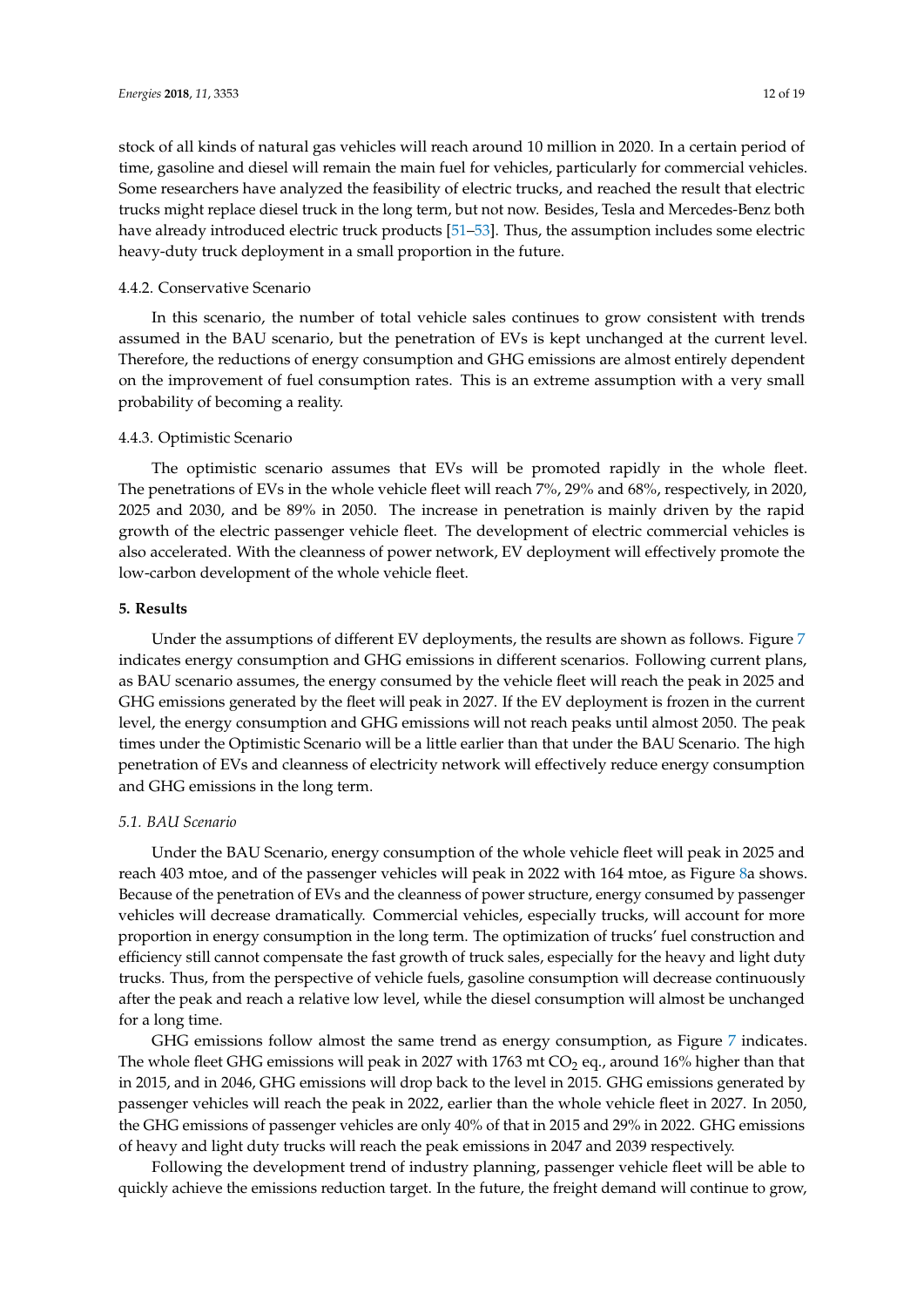so the rapid expansion of truck fleet size will increase the pressure on reducing energy consumption *Energies* **2018**, *11*, x FOR PEER REVIEW 13 of 19 and GHG emissions. Besides, the EV penetration in the truck fleet is also much lower than that in passenger vehicles and buses. In addition, it is more difficult for trucks to reduce fuel consumption rates significantly. Thus, the proportion of trucks accounted in energy consumption and GHG emissions of the whole fleet will gradually increase.

<span id="page-12-0"></span>

**Figure 7.** Energy consumption and GHG emissions under three different scenarios 2015–2050. **Figure 7.** Energy consumption and GHG emissions under three different scenarios 2015–2050.

# *5.2. Conservative Scenario 5.2. Conservative Scenario*

For passenger vehicles, there will be not much differences in peak time and peak value of energy For passenger vehicles, there will be not much differences in peak time and peak value of energy consumption under the conservative scenario, compared with the BAU scenario. As a whole, because consumption there is no improvement in the EV deployment for commercial vehicles, especially for trucks, the peak the state of the state of the state of the state of the state of the state of the state of the state of the state of the time of the whole fleet will be greatly delayed. Energy consumption will reach the highest value until the stream of the whole fleet will be greatly delayed. Energy consumption will reach the highest value until 2049, with 494 mtoe, 1.22 times of the peak value under BAU. As for the vehicle fuels, the consumption of gasoline will decline a little after the peak and keep stable since 2035. The diesel consumption will continue to grow due to the low penetration of EVs in the truck fleet. Energy consumption of passenger vehicles will peak in 2023 with 166 mtoe, as Figure [8b](#page-13-0) shows. However, in the long term, by 2050, passenger vehicles will consume three times the energy compared to BAU. GHG emissions almost follow the same trend as energy consumption. In 2048, the GHG emissions will reach its highest value of 2095 mt CO<sub>2</sub> eq., 18% higher than the peak value under BAU scenario.

Though the conservative scenario is extremely unlikely to happen, it indicates that relying solely Though the conservative scenario is extremely unlikely to happen, it indicates that relying solely on the improvement of fuel consumption rate is insufficient to achieve the goal of rapid peak in energy consumption and GHG emissions in the road transport sector. Especially for the commercial vehicles, the decline in fuel consumption rate is not enough to compensate for the growth of travel and logistics demand. There is still a need for a certain EV penetration to drive the reduction of energy consumption and GHG emissions.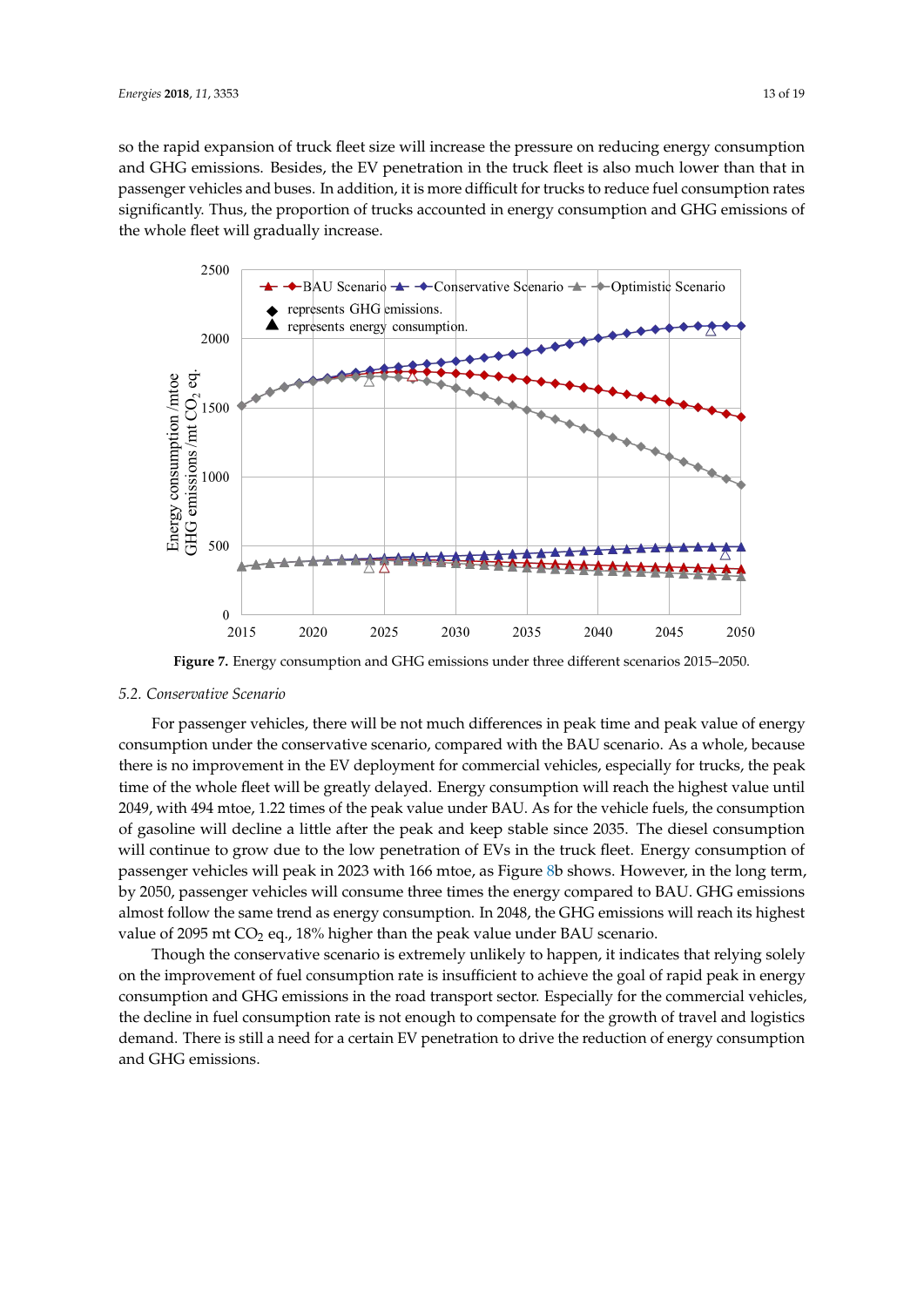<span id="page-13-0"></span>



**Figure 8.** Energy consumption under BAU, Conservative and Optimistic Scenarios. (**a**) BAU Scenario; **Figure 8.** Energy consumption under BAU, Conservative and Optimistic Scenarios. (**a**) BAU Scenario; (**b**) Conservative Scenario; (**c**) Optimistic Scenario. (**b**) Conservative Scenario; (**c**) Optimistic Scenario.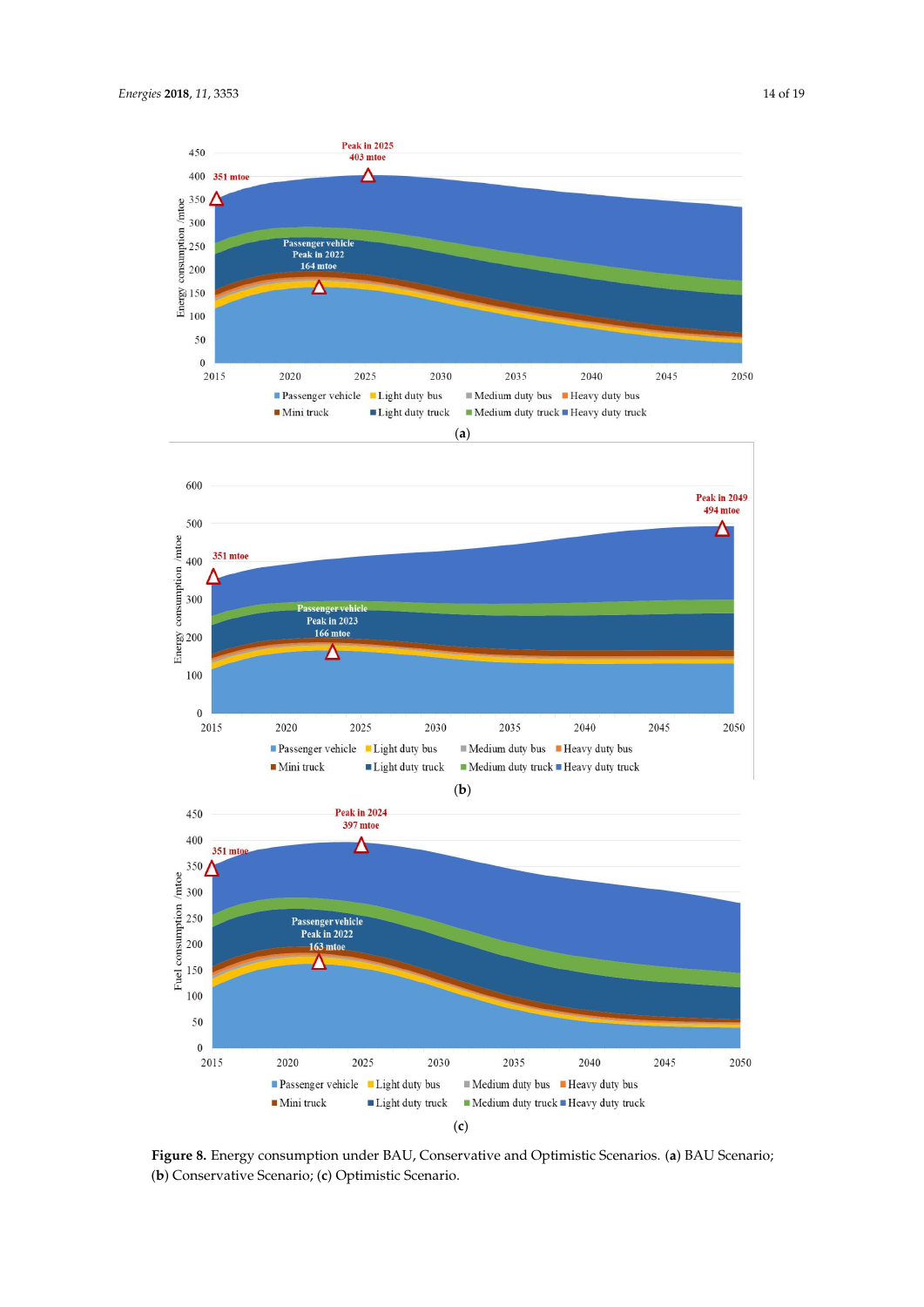#### *5.3. Optimistic Scenario*

High energy efficiency and low GHG emissions characteristics of EVs show their prominent effect on the whole fleet. Promoting EVs will effectively achieve the overall clean development of vehicle fleet. The optimization of power structure also plays an essential role. Under the optimistic scenario, the energy consumption peak time and value of passenger vehicles and total fleet are basically consistent with that in BAU scenario. As for the whole fleet, energy consumption will reach the peak in 2024 with 397 mtoe. The passenger vehicle fleet and commercial vehicle fleet will peak in 2022 and 2039, respectively, with 163 mtoe and 270 mtoe, as shown in Figure [8c](#page-13-0). Due to the lifespan of vehicles, with the increased penetration of EVs, energy consumption is greatly reduced compared with BAU in the long term.

Meanwhile, gasoline consumption will drop dramatically after the peak and diesel consumption will gradually decline. Consistent with the energy consumption, both passenger vehicles and commercial vehicles GHG emissions will fall at a faster pace after the peak. By 2050, GHG emissions of the vehicle fleet will be 942 mt  $CO<sub>2</sub>$  eq., only 66% of that under BAU Scenario. The average annual decline rate will be 2.4% from 2025 to 2050.

#### *5.4. Discussion*

A comprehensive consideration of three scenarios indicates that the passenger vehicles are bound to reach energy consumption and GHG emissions peaks before 2025. The improvement of fuel consumption rate is sufficient to support the reduction of energy consumption and GHG emissions in short terms. While, in the long run, the increasing penetration of EVs will lead to significant reductions of energy consumption and GHG emissions for passenger vehicle fleet and reduce the dependence on the conventional fuels. With the increase of transport and logistic demand, the sales and stock of commercial vehicles will continue to maintain the growth trend. Meanwhile, due to the improvement of fuel consumption rate is limited, it is really essential to promote the deployment of EVs in commercial vehicle fleet. Commercial vehicles, especially heavy-duty trucks and light-duty trucks will affect the overall fleet to a large extent. Simultaneously, high fuel consumption from commercial vehicles will cause heavy burden on the oil refining industry. High diesel-to-gasoline ratio will not match the production structure of oil refining industry. Thus, the promotion of EVs in both passenger vehicles and commercial vehicles will play an essential role in future development.

#### <span id="page-14-0"></span>**6. Conclusions**

This study builds up a bottom-up model, assumes different EV penetrations, and predicts future energy consumption and GHG emissions of China's road transport sector. It is based on the latest national planning at a macro level and emphasizes the important role of EVs. Scenario analysis makes the result more comprehensive, and the findings provide references for policy makers.

The BAU scenario is based on the most up-to-date regulations and plans made by governments and industry associations. The results show that energy consumption and GHG emissions of the whole vehicle fleet will peak in 2025, with 403 mtoe and in 2027, with 1763 mt  $CO<sub>2</sub>$  eq. Under the conservative scenario, the proportion of EVs in total vehicle sales will remain at the current level. Thus, the energy consumption and GHG emissions will reach the peak in 2049, with 494 mtoe and in 2048, with 2095 mt  $CO<sub>2</sub>$  eq. The optimistic scenario presents the aggressive EV development situation. The penetrations of EVs in the whole fleet will reach 7%, 68%, 87% and 89% in 2020, 2030, 2040 and 2050, respectively. Under this scenario, the energy consumption and GHG emissions will reach the highest value in 2024, with 397 mtoe and 2024, with 1728 mt  $CO<sub>2</sub>$  eq.

Some main findings in this research can be summarized as follows. First, the results indicate that due to the lifespan of vehicles, it is hard for EVs to reach a significant penetration in vehicle stock in a short run, if the GHG intensity in electricity production drops in parallel. However, in the long term, with the deployment of EVs in large amounts, there will be marked reductions in energy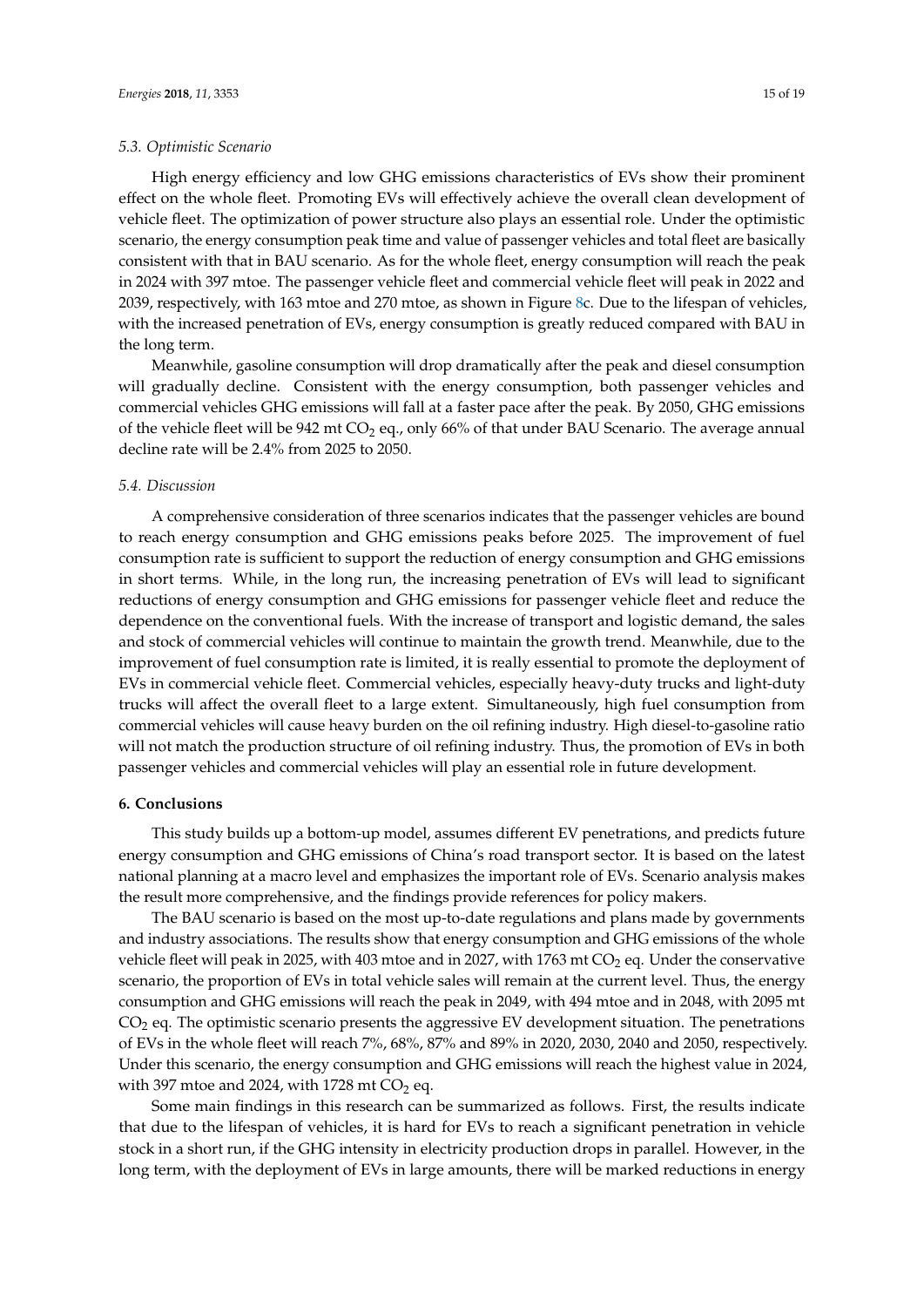consumption and GHG emissions. Therefore, the government should make long-term plans to ensure the sustained and stable development of EVs, instead of being too focused on short-term effects. Second, the results of passenger vehicles in the short term are little affected by the promotion of EVs, but rather by the strict fuel consumption rate regulations, while EV deployment will significantly cause less fuel consumption and GHG emissions, and reduce the dependence on conventional fuels in the future. Thus, it is essential for policy makers to stick to the fuel economy regulations in the short run. Short-term planning and long-term planning are supposed to be differentiated. Finally, the passenger vehicles will reach the peak earlier than the whole vehicle fleet both in energy consumption and GHG emissions no matter which scenario is considered. Both the fuel economy improvement and the EV deployment will contribute to this result. Commercial vehicles will become the key part of remaining fossil fuel use. In the future, policy makers should consider taking more measures to reduce commercial vehicle energy consumption and GHG emissions. Because of the limitation of fuel consumption rate improvement, it will be essential to promote alternative fuel vehicles in the commercial vehicle fleet. Though there are already some BEV models for heavy-duty trucks, they are not considered as the best option. FCVs may become a choice or other renewable liquid fuels can be considered.

While, uncertainties do exist. GHG intensity in electricity production plays an essential role in the result. Despite the rapid development of renewable energy power generation in China, it is still difficult to shut down all coal-fired power plants in a short period. Besides, BEVs may also cause impacts on the grid, and the development and application of the technology are still unclear. Therefore, as mentioned, more precise data input is needed. Meanwhile, it is really hard to provide a prediction of product ownership highly coincidence with the real market. Particularly, EVs are still in the early stage of development with a limited scale. With their proliferation, markets may lead to new change.

All in all, based on current study, both fuel economy regulations and EVs deployment can lead to energy-savings and GHG emissions reduction. Due to the gradual market share increase, there will be a time delay for EVs to show their role in emission reduction. Policy-makers should provide different plans for short term targets and long term ones. Besides, more measures should be applied to eliminate the energy consumption and GHG emissions from commercial vehicles, especially heavy-duty trucks.

**Author Contributions:** F.L., F.Z. and H.H. designed the whole study; F.L. conducted data collection, modeling, results analysis and wrote the original draft paper; H.H. and Z.L. revised and edited the paper.

**Funding:** This study is sponsored by the National Natural Science Foundation of China (71774100, 71690241, 71403142), Young Elite Scientists Sponsorship Program by CAST (YESS20160140).

**Conflicts of Interest:** The authors declare no conflicts of interest.

#### **References**

- <span id="page-15-0"></span>1. Wu, Y.; Yang, Z.; Lin, B.; Liu, H.; Wang, R.; Zhou, B.; Hao, J. Energy consumption and CO<sub>2</sub>, emission impacts of vehicle electrification in three developed regions of China. *Energy Policy* **2012**, *48*, 537–550. [\[CrossRef\]](http://dx.doi.org/10.1016/j.enpol.2012.05.060)
- <span id="page-15-1"></span>2. Wu, T.; Zhang, M.; Ou, X. Analysis of Future Vehicle Energy Demand in China Based on a Gompertz Function Method and Computable General Equilibrium Model. *Energies* **2014**, *7*, 7454–7482. [\[CrossRef\]](http://dx.doi.org/10.3390/en7117454)
- <span id="page-15-2"></span>3. Zhao, F.; Hao, H.; Liu, Z. Technology strategy to meet China's 5 L/100 km fuel consumption target for passenger vehicles in 2020. *Clean Technol. Environ. Policy* **2016**, *18*, 7–15. [\[CrossRef\]](http://dx.doi.org/10.1007/s10098-015-1019-5)
- <span id="page-15-3"></span>4. Zheng, J.; Mehndiratta, S.; Guo, J.Y.; Liu, Z. Strategic policies and demonstration program of electric vehicle in China. *Transport Policy* **2012**, *19*, 17–25. [\[CrossRef\]](http://dx.doi.org/10.1016/j.tranpol.2011.07.006)
- <span id="page-15-4"></span>5. Hao, H.; Wang, H.; Ouyang, M. Fuel conservation and GHG (Greenhouse gas) emissions mitigation scenarios for China's passenger vehicle fleet. *Energy* **2011**, *36*, 6520–6528. [\[CrossRef\]](http://dx.doi.org/10.1016/j.energy.2011.09.014)
- <span id="page-15-5"></span>6. He, K.; Huo, H.; Zhang, Q.; He, D.; An, F.; Wang, M.; Walsh, M.P. Oil consumption and  $CO_2$ , emissions in China's road transport: Current status, future trends, and policy implications. *Energy Policy* **2005**, *33*, 1499–1507. [\[CrossRef\]](http://dx.doi.org/10.1016/j.enpol.2004.01.007)
- 7. Ou, X.; Yan, X.; Zhang, X.; Liu, Z. Life-cycle analysis on energy consumption and GHG emission intensities of alternative vehicle fuels in China. *Appl. Energy* **2012**, *90*, 218–224. [\[CrossRef\]](http://dx.doi.org/10.1016/j.apenergy.2011.03.032)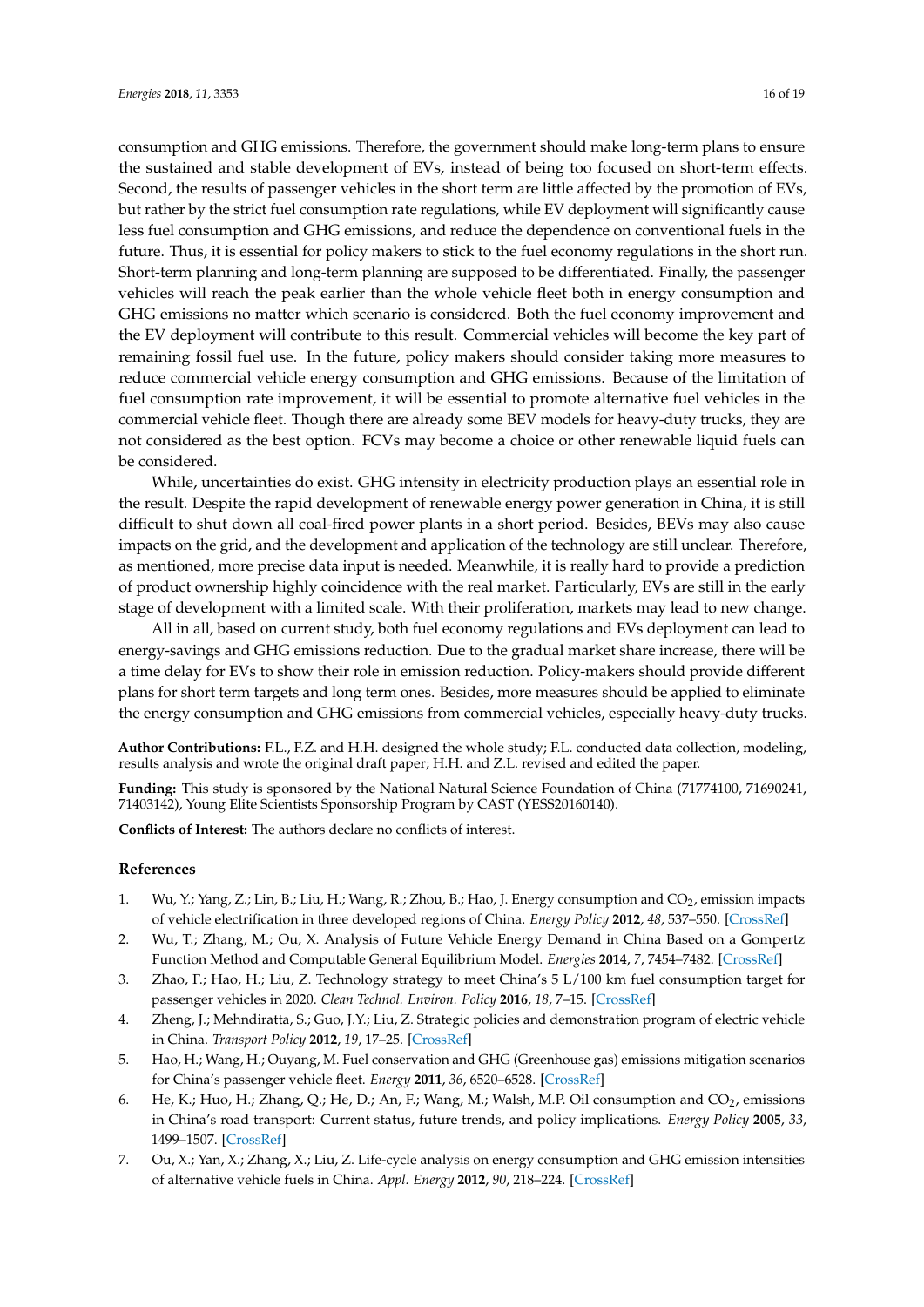- 8. Wang, C.; Cai, W.; Lu, X.; Chen, J. CO<sub>2</sub>, mitigation scenarios in China's road transport sector. *Energy Convers. Manag.* **2007**, *48*, 2110–2118. [\[CrossRef\]](http://dx.doi.org/10.1016/j.enconman.2006.12.022)
- <span id="page-16-0"></span>9. Hao, H.; Liu, Z.; Zhao, F.; Li, W.; Hang, W. Scenario analysis of energy consumption and greenhouse gas emissions from China's passenger vehicles. *Energy* **2015**, *91*, 151–159. [\[CrossRef\]](http://dx.doi.org/10.1016/j.energy.2015.08.054)
- <span id="page-16-1"></span>10. Ou, S.; Lin, Z.; Qi, L.; Li, J.; He, X.; Przesmitski, S. The dual-credit policy: Quantifying the policy impact on plug-in electric vehicle sales and industry profits in China. *Energy Policy* **2018**, *121*, 597–610. [\[CrossRef\]](http://dx.doi.org/10.1016/j.enpol.2018.06.017)
- <span id="page-16-2"></span>11. Zhang, X.; Bai, X. Incentive policies from 2006 to 2016 and new energy vehicle adoption in 2010–2020 in China. *Renew. Sustain. Energy Rev.* **2017**, *70*, 24–43. [\[CrossRef\]](http://dx.doi.org/10.1016/j.rser.2016.11.211)
- <span id="page-16-3"></span>12. Wang, N.; Pan, H.; Zheng, W. Assessment of the incentives on electric vehicle promotion in China. *Transp. Res. Part A* **2017**, *101*, 177–189. [\[CrossRef\]](http://dx.doi.org/10.1016/j.tra.2017.04.037)
- <span id="page-16-4"></span>13. He, X.; Zhan, W.; Hu, Y. Consumer purchase intention of electric vehicles in China: The roles of perception and personality. *J. Clean. Prod.* **2018**, *204*, 1060–1069. [\[CrossRef\]](http://dx.doi.org/10.1016/j.jclepro.2018.08.260)
- <span id="page-16-5"></span>14. Ouyang, D.; Zhang, Q.; Ou, X. Review of market surveys on consumer behavior of purchasing and using electric vehicle in China. *Energy Procedia* **2018**, *152*, 612–617. [\[CrossRef\]](http://dx.doi.org/10.1016/j.egypro.2018.09.219)
- <span id="page-16-6"></span>15. Qiao, Q.; Zhao, F.; Liu, Z.; Hao, H. Comparative study on life cycle CO<sub>2</sub> emissions from the production of electric and conventional vehicles in China. *Energy Procedia* **2017**, *105*, 3584–3595. [\[CrossRef\]](http://dx.doi.org/10.1016/j.egypro.2017.03.827)
- <span id="page-16-7"></span>16. Yu, A.; Wei, Y.; Chen, W.; Peng, N.; Peng, L. Life cycle environmental impacts and carbon emissions: A case study of electric and gasoline vehicles in China. *Transp. Res. Part D Transp. Environ.* **2018**, *65*, 409–420. [\[CrossRef\]](http://dx.doi.org/10.1016/j.trd.2018.09.009)
- <span id="page-16-8"></span>17. Hao, H.; Cheng, X.; Liu, Z.; Zhao, F. Electric vehicles for greenhouse gas reduction in China: A cost-effectiveness analysis. *Transp. Res. Part D Transp. Environ.* **2017**, *56*, 68–84. [\[CrossRef\]](http://dx.doi.org/10.1016/j.trd.2017.07.025)
- <span id="page-16-9"></span>18. Osorio, G.J.; Shafie-khah, M.; Coimbra, P.D.L.; Lotfi, M.; Catalao, J.P.S. Distribution system operation with electric vehicle charging schedules and renewable energy resources. *Energies* **2018**, *11*, 3117. [\[CrossRef\]](http://dx.doi.org/10.3390/en11113117)
- <span id="page-16-10"></span>19. Sadok, T.; Nidhal, R. Study of a Manufacturing System with Transport Activities in Urban Area. *IFAC-PapersOnLine* **2016**, *49*, 419–423. [\[CrossRef\]](http://dx.doi.org/10.1016/j.ifacol.2016.07.070)
- <span id="page-16-11"></span>20. Mazur, C.; Offer, G.; Contestabile, M.; Brandon, N. Comparing the effects of vehicle automation, policy making and changed user preferences on the uptake of electric cars and emissions from transport. *Sustainability* **2018**, *10*, 676. [\[CrossRef\]](http://dx.doi.org/10.3390/su10030676)
- <span id="page-16-12"></span>21. Hao, H.; Wang, H.; Ouyang, M. Fuel consumption and life cycle GHG emissions by China's on-road trucks: Future trends through 2050 and evaluation of mitigation measures. *Energy Policy* **2012**, *43*, 244–251. [\[CrossRef\]](http://dx.doi.org/10.1016/j.enpol.2011.12.061)
- <span id="page-16-13"></span>22. Ou, X.; Zhang, X.; Chang, S. Scenario analysis on alternative fuel/vehicle for China's future road transport: Life-cycle energy demand and GHG emissions. *Energy Policy* **2010**, *38*, 3943–3956. [\[CrossRef\]](http://dx.doi.org/10.1016/j.enpol.2010.03.018)
- <span id="page-16-14"></span>23. Vuuren, D.P.V.; Hoogwijk, M.; Barker, T.; Riahi, K.; Boeters, S.; Chateau, J.; Scrieciu, S.; Vliet, J.; Masui, T.; Blok, K.; et al. Comparison of top-down and bottom-up estimates of sectoral and regional greenhouse gas emission reduction potentials. *Energy Policy* **2009**, *37*, 5125–5139. [\[CrossRef\]](http://dx.doi.org/10.1016/j.enpol.2009.07.024)
- <span id="page-16-15"></span>24. Beer, T.; Grant, T.; Williams, D.; Waston, H. Fuel-cycle greenhouse gas emissions from alternative fuels in Australian heavy vehicles. *Atmos. Environ.* **2002**, *36*, 753–763. [\[CrossRef\]](http://dx.doi.org/10.1016/S1352-2310(01)00514-3)
- <span id="page-16-16"></span>25. Yan, X.; Crookes, R.J. Energy demand and emissions from road transportation vehicles in China. *Prog. Energy Combust. Sci.* **2010**, *36*, 651–676. [\[CrossRef\]](http://dx.doi.org/10.1016/j.pecs.2010.02.003)
- <span id="page-16-17"></span>26. Yan, X.; Crookes, R.J. Reduction potentials of energy demand and GHG emissions in China's road transport sector. *Energy Policy* **2009**, *37*, 658–668. [\[CrossRef\]](http://dx.doi.org/10.1016/j.enpol.2008.10.008)
- <span id="page-16-18"></span>27. SAE-China. *Energy-Saving and New Energy Vehicle Technology Roadmap*; Mechanical industry press: Beijing, China, 2016.
- <span id="page-16-19"></span>28. Ministry of Industry and Information Technology; National Development and Reform Commission and Ministry of Science and Technology of the People's Republic of China. Medium-long Term Development Plan of Automotive Industry. 2017. Available online: [http://www.most.gov.cn/tztg/201705/t20170510\\_](http://www.most.gov.cn/tztg/201705/t20170510_132694.htm) [132694.htm](http://www.most.gov.cn/tztg/201705/t20170510_132694.htm) (accessed on 30 November 2018).
- <span id="page-16-20"></span>29. Yuan, X.; Li, L.; Gou, H.; Dong, T. Energy and environmental impact of battery electric vehicle range in China. *Appl. Energy* **2015**, *17*, 75–84. [\[CrossRef\]](http://dx.doi.org/10.1016/j.apenergy.2015.08.001)
- <span id="page-16-21"></span>30. Vliet, O.; Brouwer, A.S.; Kuramochi, T.; Broek, M.; Faaij, A. Energy use, cost and CO<sub>2</sub> emissions of electric cars. *J. Power Sources* **2011**, *196*, 2298–2310. [\[CrossRef\]](http://dx.doi.org/10.1016/j.jpowsour.2010.09.119)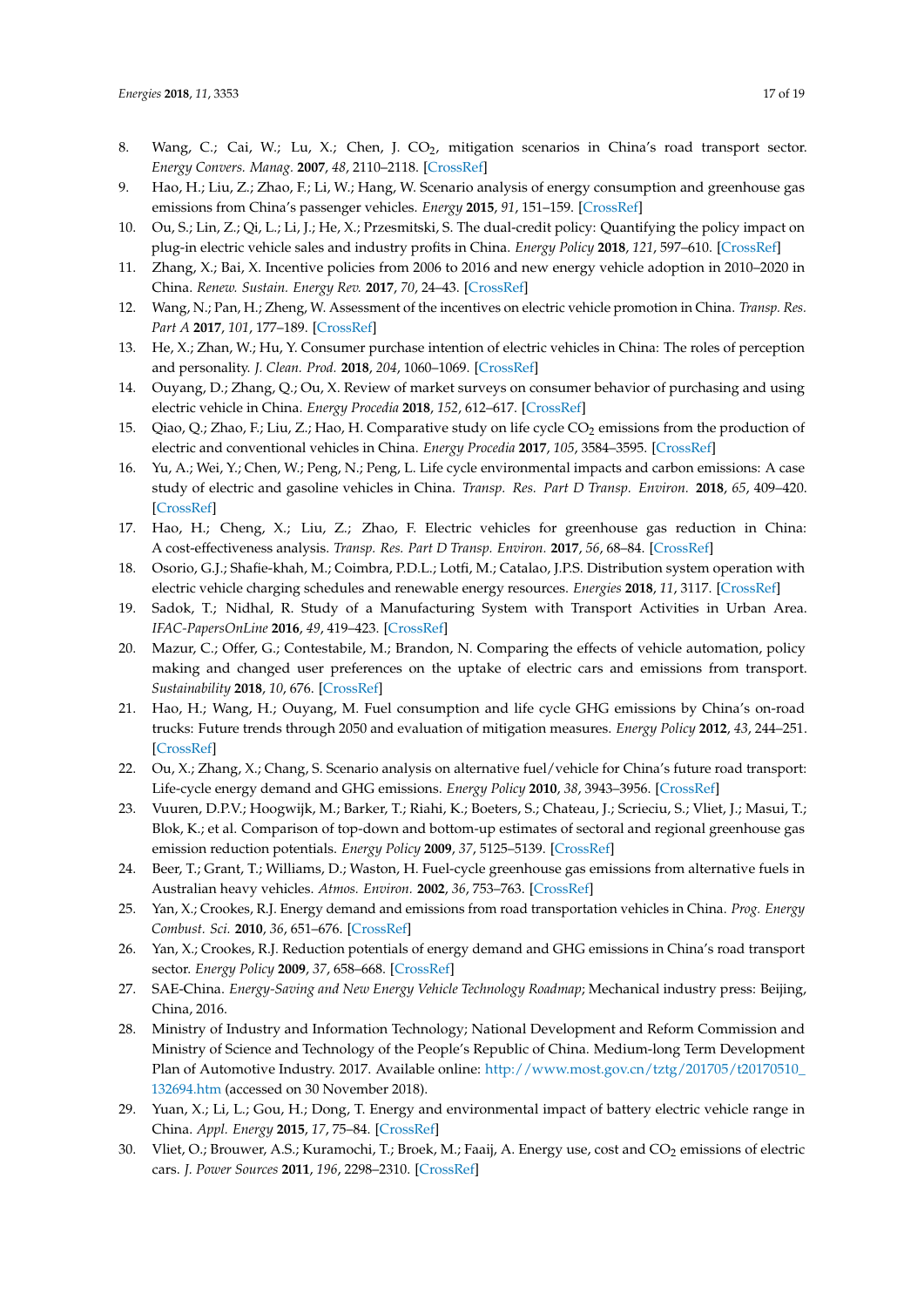- <span id="page-17-0"></span>31. Ke, W.; Zhang, S.; He, X.; Wu, Y.; Hao, J. Well-to-wheels energy consumption and emissions of electric vehicles: Mid-term implications from real-world features and air pollution control progress. *Appl. Energy* **2017**, *188*, 367–377. [\[CrossRef\]](http://dx.doi.org/10.1016/j.apenergy.2016.12.011)
- 32. Triantafyllopoulos, G.; Kontses, A.; Tsokolis, D.; Ntziachristos, L.; Samaras, Z. Potential of energy efficiency technologies in reducing vehicle consumption under type approval and real world conditions. *Energy* **2017**, *140*, 365–373. [\[CrossRef\]](http://dx.doi.org/10.1016/j.energy.2017.09.023)
- 33. Ntziachristos, L.; Mellios, G.; Tsokolis, D.; Keller, M.; Hausberger, S.; Ligterink, N.E.; Dilara, P. In-use vs. type-approval fuel consumption of current passenger cars in Europe. *Energy Policy* **2014**, *67*, 403–411. [\[CrossRef\]](http://dx.doi.org/10.1016/j.enpol.2013.12.013)
- <span id="page-17-1"></span>34. Zhang, S.; Wu, Y.; Liu, H.; Huang, R.; Un, P.; Zhou, Y.; Fu, L.; Hao, J. Real-world fuel consumption and CO<sub>2</sub> (carbon dioxide) emissions by driving conditions for light-duty passenger vehicles in China. *Energy* **2014**, *69*, 247–257. [\[CrossRef\]](http://dx.doi.org/10.1016/j.energy.2014.02.103)
- <span id="page-17-2"></span>35. Hou, C.; Wang, H.; Ouyang, M. Survey of daily vehicle travel distance and impact factors in Beijing. *IFAC Proc. Vol.* **2013**, *46*, 35–40. [\[CrossRef\]](http://dx.doi.org/10.3182/20130904-4-JP-2042.00002)
- 36. Lin, X.; Tang, D.; Ding, Y.; Yin, H.; Ji, Z. Study on the distribution of vehicle traveled in China. *Res. Environ. Sci.* **2009**, *22*, 377–380.
- <span id="page-17-3"></span>37. International Energy Agency. The Future of Trucks, Implications for Energy and the Environment. 2017. Available online: [https://www.iea.org/publications/freepublications/publication/](https://www.iea.org/publications/freepublications/publication/TheFutureofTrucksImplicationsforEnergyandtheEnvironment.pdf) [TheFutureofTrucksImplicationsforEnergyandtheEnvironment.pdf](https://www.iea.org/publications/freepublications/publication/TheFutureofTrucksImplicationsforEnergyandtheEnvironment.pdf) (accessed on 30 November 2018).
- <span id="page-17-4"></span>38. Samaras, C.; Meisterling, K. Life cycle assessment of greenhouse gas emissions from plug-in hybrid vehicles: Implications for policy. *Environ. Sci. Technol.* **2008**, *42*, 3170–3176. [\[CrossRef\]](http://dx.doi.org/10.1021/es702178s) [\[PubMed\]](http://www.ncbi.nlm.nih.gov/pubmed/18522090)
- <span id="page-17-5"></span>39. Hou, C.; Ouyang, M.; Wang, H.; Xu, L. An assessment of PHEV energy management strategies using driving range data collected in Beijing. In Proceedings of the 2013 World Electric Vehicle Symposium and Exhibition (EVS27), Barcelona, Spain, 17–20 November 2013; pp. 1–10.
- <span id="page-17-6"></span>40. Ou, X.; Yan, X.; Zhang, X. Using coal for transportation in China: Life cycle GHG of coal-based fuel and electric vehicle, and policy implications. *Int. J. Greenh. Gas Control* **2010**, *4*, 878–887. [\[CrossRef\]](http://dx.doi.org/10.1016/j.ijggc.2010.04.018)
- <span id="page-17-7"></span>41. Tong, F.; Jaramillo, P.; Azevedo, I.M.L. Comparison of Life Cycle Greenhouse Gases from Natural Gas Pathways for Medium and Heavy-Duty Vehicles. *Environ. Sci. Technol.* **2015**, *49*, 7123–7133. [\[CrossRef\]](http://dx.doi.org/10.1021/es5052759) [\[PubMed\]](http://www.ncbi.nlm.nih.gov/pubmed/25938939)
- 42. Ercan, T.; Yang, Z.; Tatari, O.; Pazour, J.A. Optimization of transit bus fleet's life cycle assessment impacts with alternative fuel options. *Energy* **2015**, *93*, 323–334. [\[CrossRef\]](http://dx.doi.org/10.1016/j.energy.2015.09.018)
- 43. Arteconi, A.; Brandoni, C.; Evangelista, D.; Polonara, F. Life-cycle greenhouse gas analysis of LNG as a heavy vehicle fuel in Europe. *Appl. Energy* **2010**, *87*, 2005–2013. [\[CrossRef\]](http://dx.doi.org/10.1016/j.apenergy.2009.11.012)
- 44. Bariety, M.; Kohler, D. Life-Cycle analysis of GHG emissions for CNG and Diesel buses in Beijing. In Proceedings of the IEEE EIC Climate Change Conference, Ottawa, ON, Canada, 10–12 May 2007; pp. 1–6.
- 45. Hekkert, M.P.; Hendriks, F.H.J.F.; Faaij, A.P.C.; Neelis, M.L. Natural gas as an alternative to crude oil in automotive fuel chains well-to-wheel analysis and transition strategy development. *Energy Policy* **2005**, *33*, 579–594. [\[CrossRef\]](http://dx.doi.org/10.1016/j.enpol.2003.08.018)
- <span id="page-17-8"></span>46. Song, H.; Ou, X.; Yuan, J.; Yu, M.; Wang, C. Energy consumption and greenhouse gas emissions of diesel/LNG heavy-duty vehicle fleets in China based on a bottom-up model analysis. *Energy* **2017**, *140*, 966–978. [\[CrossRef\]](http://dx.doi.org/10.1016/j.energy.2017.09.011)
- <span id="page-17-9"></span>47. Cai, W.; Wang, C.; Wang, K.; Zhang, Y.; Chen, J. Scenario analysis on CO<sub>2</sub>, emissions reduction potential in China's electricity sector. *Energy Policy* **2007**, *35*, 6445–6456. [\[CrossRef\]](http://dx.doi.org/10.1016/j.enpol.2007.08.026)
- 48. Steenhof, P.A. Decomposition for emission baseline setting in China's electricity sector. *Energy Policy* **2007**, *35*, 280–294. [\[CrossRef\]](http://dx.doi.org/10.1016/j.enpol.2005.11.024)
- <span id="page-17-10"></span>49. Ang, B.W.; Su, B. Carbon emission intensity in electricity production: A global analysis. *Energy Policy* **2016**, *94*, 56–63. [\[CrossRef\]](http://dx.doi.org/10.1016/j.enpol.2016.03.038)
- <span id="page-17-11"></span>50. Requia, W.J.; Adams, M.D.; Arain, A.; Petros, K.; Mark, F. Carbon dioxide emissions of plug-in hybrid electric vehicles: A life-cycle analysis in eight Canadian cities. *Renew. Sustain. Energy Rev.* **2017**, *78*, 1390–1396. [\[CrossRef\]](http://dx.doi.org/10.1016/j.rser.2017.05.105)
- <span id="page-17-12"></span>51. Cabukoglu, E.; Georges, G.; Kung, L.; Pareschi, G.; Boulouchos, K. Battery electric propulsion: An option for heavy-duty vehicles? Results from a Swiss case-study. *Transp. Res. Part C Emerg. Technol.* **2018**, *88*, 107–123. [\[CrossRef\]](http://dx.doi.org/10.1016/j.trc.2018.01.013)